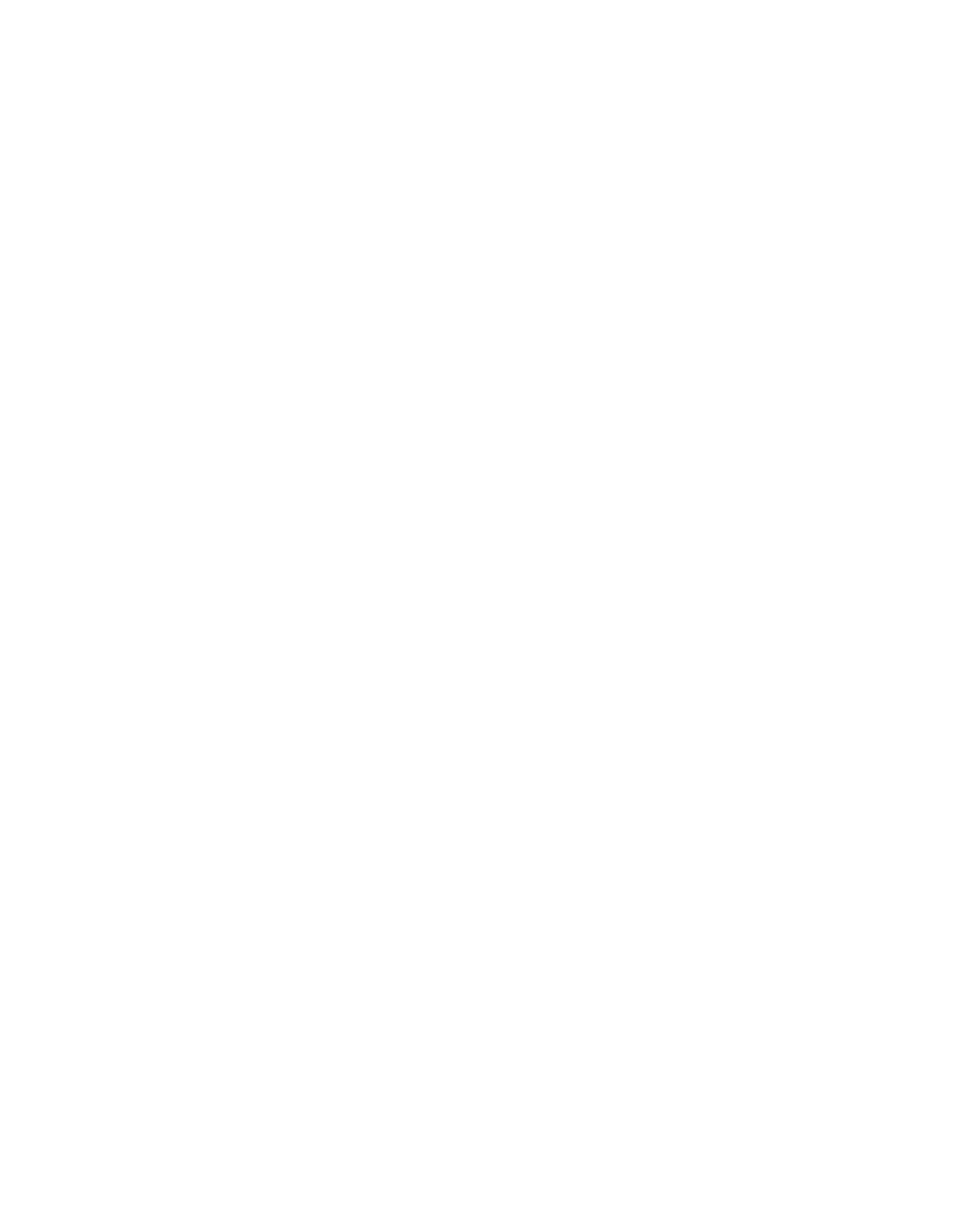# **Table of contents**

| List of tables and figures |                                                                        |                                                                | jj. |
|----------------------------|------------------------------------------------------------------------|----------------------------------------------------------------|-----|
| Abbreviations              |                                                                        |                                                                | iii |
| 1                          |                                                                        | Country and retirement system overview                         | 1   |
| 2                          |                                                                        | Country background                                             | 3   |
| 3                          |                                                                        | Formal retirement systems - Social Assistance                  | 4   |
|                            | 3.1                                                                    | Government programmes                                          | 4   |
|                            | 3.2                                                                    | Humanitarian/NGO Interventions                                 | 5   |
| 4                          |                                                                        | Formal retirement systems - National Social Insurance          | 7   |
|                            | 4.1                                                                    | Legal and institutional                                        | 7   |
|                            | 4.2                                                                    | Eligibility, access and coverage                               | 7   |
|                            | 4.3                                                                    | Financing                                                      | 8   |
|                            | 4.4                                                                    | Contingencies covered                                          | 8   |
|                            | 4.5                                                                    | Benefit type and levels                                        | 8   |
|                            | 4.6                                                                    | Preservation, withdrawal and protection of rights              | 9   |
|                            | 4.7                                                                    | Administrative cost                                            | 9   |
|                            | 4.8                                                                    | Financial and social sustainability                            | 9   |
|                            | 4.9                                                                    | <b>Reform initiatives</b>                                      | 9   |
| 5                          |                                                                        | Formal retirement systems - Civil Service Occupational Schemes | 11  |
|                            | 5.1                                                                    | Legal and institutional                                        | 11  |
|                            | 5.2                                                                    | Financing                                                      | 11  |
|                            | 5.3                                                                    | Benefit type and levels                                        | 11  |
|                            | 5.4                                                                    | Administrative cost                                            | 12  |
|                            | 5.5                                                                    | Financial and social sustainability                            | 12  |
|                            | 5.6                                                                    | Reform initiatives                                             | 12  |
| 6                          | Formal retirement systems - Private Occupational and Voluntary Schemes |                                                                | 13  |
|                            | 6.1                                                                    | Legal and institutional                                        | 13  |
|                            | 6.2                                                                    | Eligibility, access and coverage                               | 14  |
|                            | 6.3                                                                    | Financing                                                      | 15  |
|                            | 6.4                                                                    | Contingencies covered                                          | 16  |
|                            | 6.5                                                                    | Benefit type and levels                                        | 16  |
|                            | 6.6                                                                    | Preservation, withdrawal and protection of rights              | 16  |
|                            | 6.7                                                                    | Administrative cost                                            | 17  |
|                            | 6.8                                                                    | Financial and social sustainability and reform initiatives     | 17  |
| 7                          |                                                                        | Informal retirement systems                                    | 18  |
| References/Bibliography    |                                                                        |                                                                | 20  |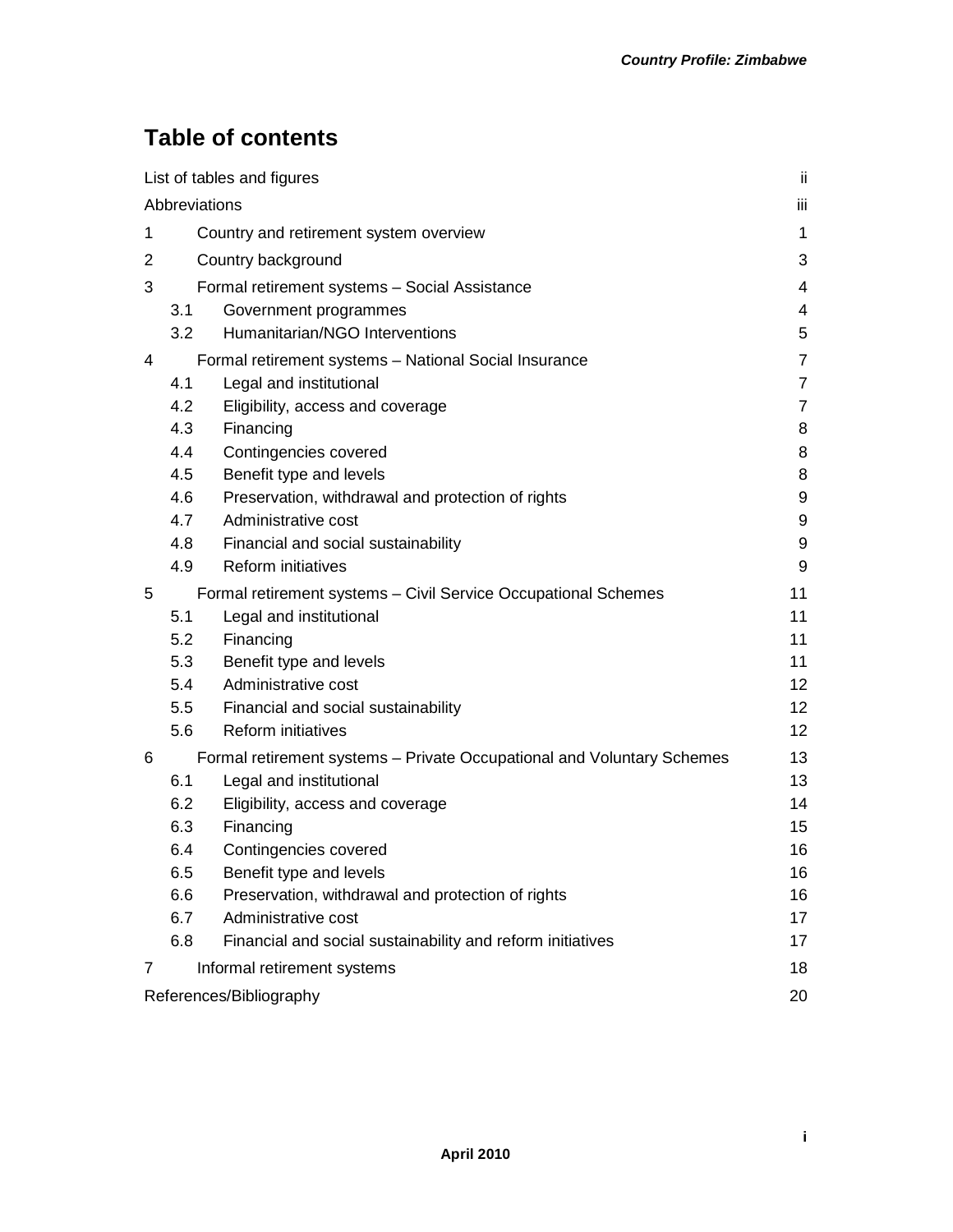# **List of tables and figures**

| Table 3.1 | Ministry of Public Service, Labour and Social Welfare: Spending programmes 4                             |     |
|-----------|----------------------------------------------------------------------------------------------------------|-----|
| Table 5.1 | Government budgets for pensions and other benefits for functionaries and<br>employees                    |     |
| Table 6.1 | Private sector occupational and voluntary schemes: membership, pensioners<br>and scheme type and numbers | 15. |
| Box 1.1   | Country overview                                                                                         | 1.  |
| Box 1.2   | Retirement systems overview                                                                              | 2   |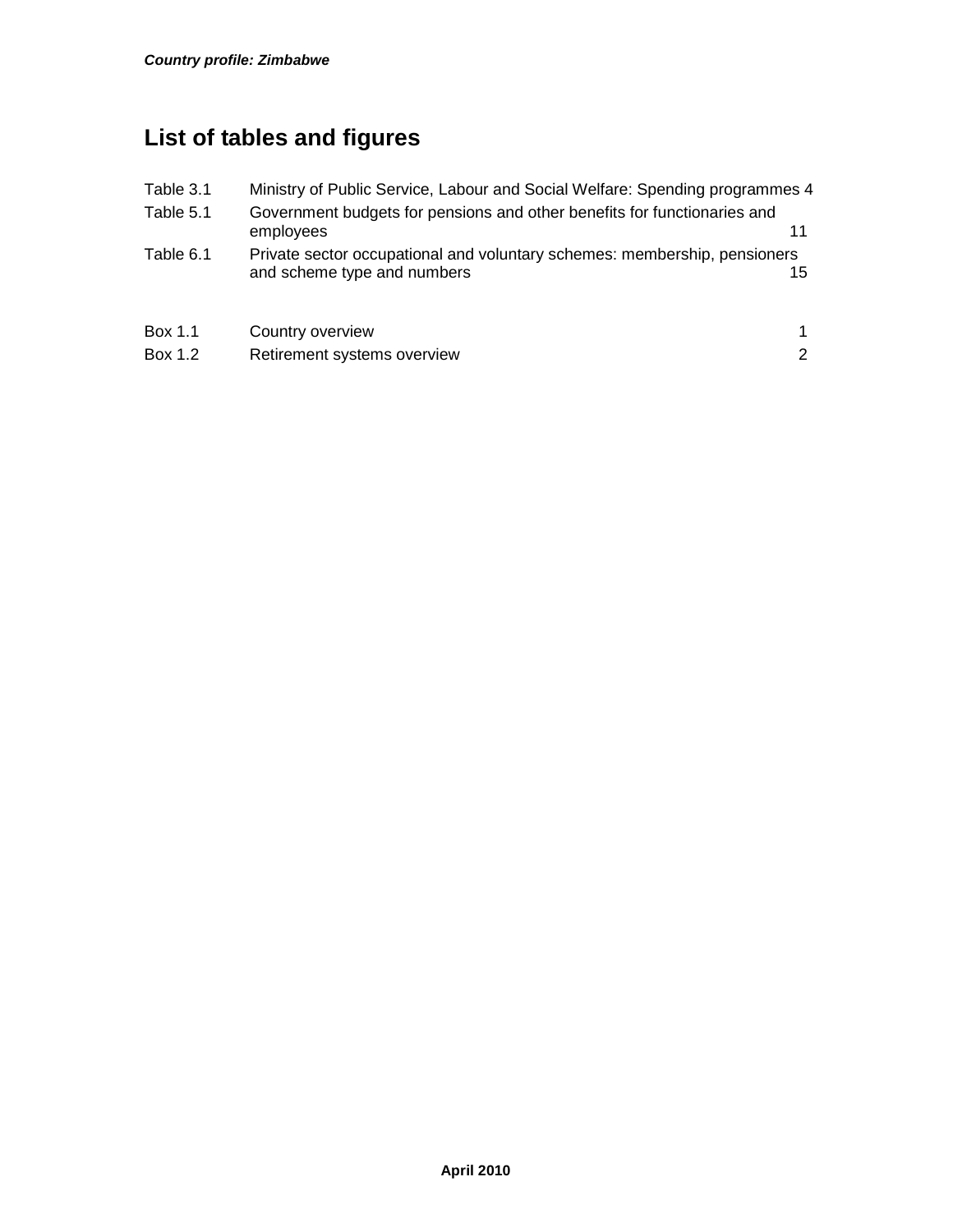# **Abbreviations**

| <b>BEAM</b> | <b>Basic Education Assessment Module</b>  |
|-------------|-------------------------------------------|
| <b>NSSA</b> | <b>National Social Security Authority</b> |
| <b>OPM</b>  | <b>Oxford Policy Management</b>           |
| <b>PASS</b> | <b>Poverty Assessment Study Survey</b>    |
| <b>POBS</b> | Pensions and Other Benefits Scheme        |
| <b>PRP</b>  | <b>Protracted Relief Programme</b>        |
| <b>SADC</b> | Southern African Development Community    |
| ZWD         | Zimbabwean Dollar                         |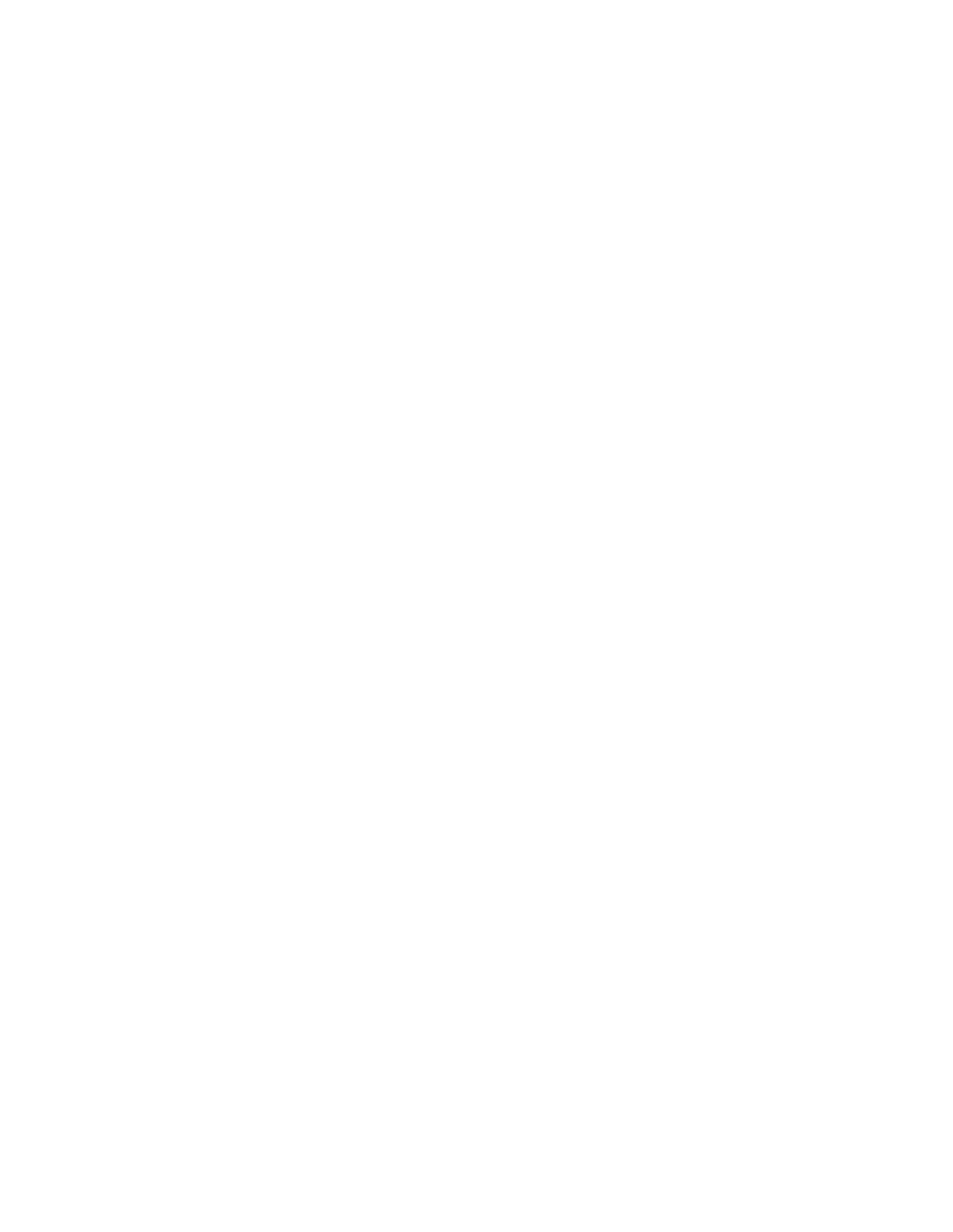# **1 Country and retirement system overview**

# **Box 1.1 Country overview**

| Population 2008:                                                                                                                                                                                                          | 12.5 million (WDI 2008) |  |  |
|---------------------------------------------------------------------------------------------------------------------------------------------------------------------------------------------------------------------------|-------------------------|--|--|
| Proportion of population above $65 - 2008$ :                                                                                                                                                                              | 4% (UN 2008)            |  |  |
| Proportion of population above 65 - 2030:                                                                                                                                                                                 | 3.7% (UN 2008)          |  |  |
| Proportion of population rural:                                                                                                                                                                                           | 63% (WDI 2008)          |  |  |
| GDP per capita (current US\$):                                                                                                                                                                                            | \$274 (WDI 2005)        |  |  |
| Proportion of population below poverty line (\$2/day): No recent poverty headcount<br>from WB. Gandure (2009) reports 53% of urban households and 63% of rural<br>households below Total Consumption Poverty Line in 2006 |                         |  |  |
| Labour force:<br>3.84 million (2009 est.)                                                                                                                                                                                 |                         |  |  |
| Labour force participation rate:                                                                                                                                                                                          | 70% (2007)              |  |  |
| Unemployment %:                                                                                                                                                                                                           | 4% (WDI 2004)           |  |  |
| Employment in formal sector (% of total employment):                                                                                                                                                                      | NA.                     |  |  |
| Employment in subsistence agriculture (% of total employment):                                                                                                                                                            | <b>NA</b>               |  |  |
| HIV/Aids prevalence (% of population 15-64):                                                                                                                                                                              | 15.3% (WDI 2007)        |  |  |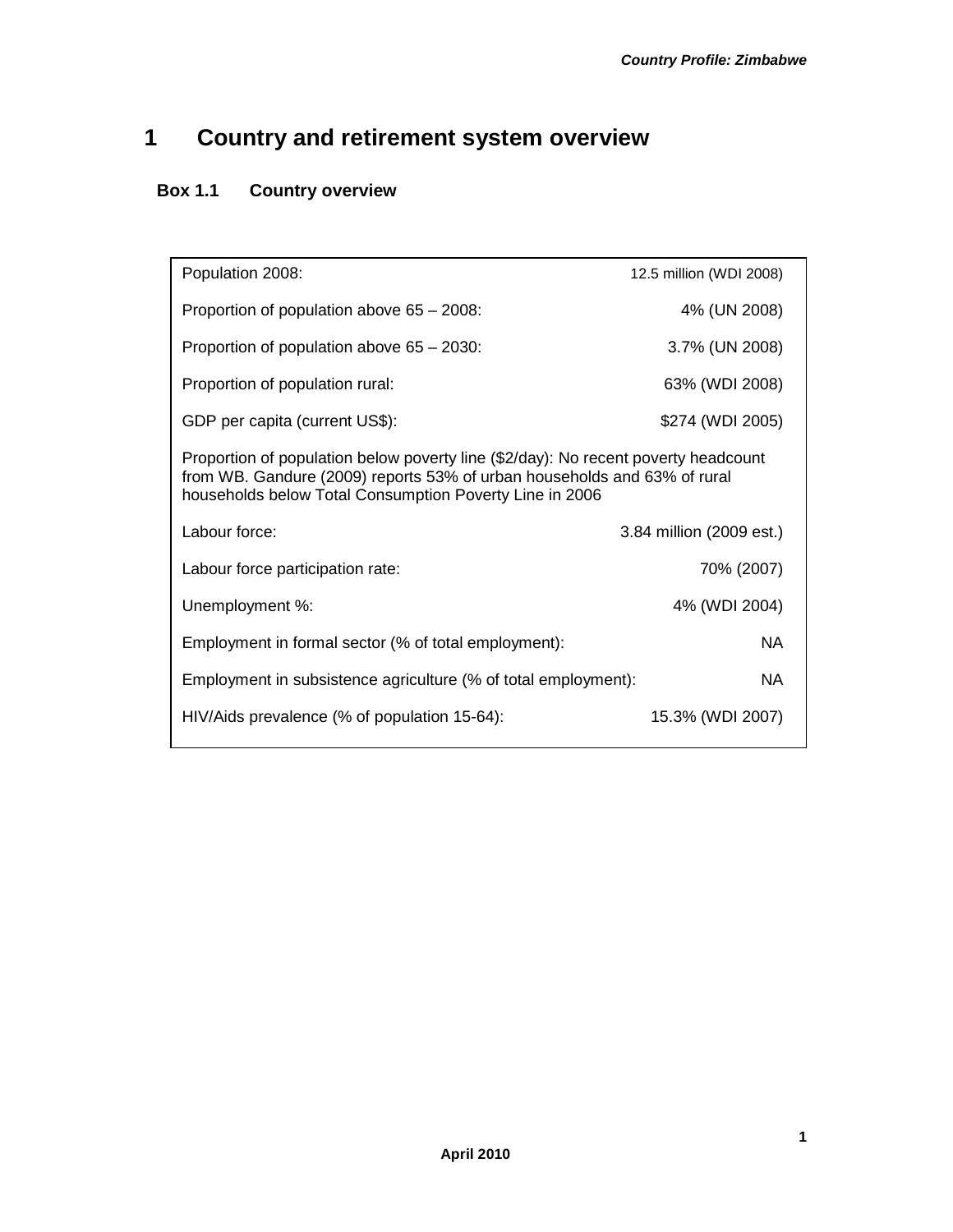#### **Box 1.2 Retirement systems overview**

#### **Formal systems**

#### **Social assistance**

There is no dedicated social assistance system for the elderly in Zimbabwe although a number of poverty relief programmes from government exist, such as the Public Works Programme. In 2007, the Public Works Programme reached 14,246 elderly, with each household receiving ZWD 19,018 for the whole year. Donors (e.g. the World Food Programme Vulnerable Group Feeding and Monthly Food Distributions under the Protracted Relief Programme Phase II) include, or have included in the past, the poor elderly as a vulnerable group. Various donors (such as HelpAge and Concern) are expanding pilot systems of cash grants. There is also a system of cash support for the elderly in institutions which, in 2005, benefited nearly 40,000 people.

#### **National social insurance**

The scheme falls under the general supervision of the Ministry of Public Service Labour and Social Welfare, and is administered by the autonomous National Social Security Authority. It is governed by the National Social Security Authority Act No. 12 (1989, ch. 17:04). The scheme covers all publicly and privately employed persons (excluding the self-employed) aged between 16 and 59 who are residents or citizens of Zimbabwe. In 2009, 2.1 million persons were registered with the POSB, of whom 1.2 million were active contributors (i.e. 30% of labour force). In July 2009, the actuaries recommended that the scheme maintain levels of benefits at US\$25 per month for the retirement pension, due to hyperinflationary conditions.

#### **Civil service occupational retirement schemes**

There are three pieces of legislation governing civil service pensions: the Local Authorities Employees (Pension Schemes) Act 30 (1971); the Parliamentary Pensions Act (11 of 1978) and the State Service (Pensions) Act (7 of 1989). The schemes are DB schemes and more detail is awaited regarding the exact formulae for calculating benefits. The target seems to have been to index pensions to about two-thirds of the current value of a pensioner's earnings at retirement. For the 2010 financial year, US\$165 million was appropriated for public service statutory appropriations, which comprise a variety of pensions and benefits (such as disability benefits to civil servants). This equals 7% of the 2010 government budget of US\$2,250 million.

#### **Private occupational and voluntary schemes**

These schemes are regulated by the Insurance and Pensions Commission in line with the Pension and Provident Funds Act (1996, as amended) and relevant regulations. Due to the effect of the hyperinflation on the operation of pension funds, there is a lesser amount of detailed information available on occupational and private schemes than in the past. In December 2004, there were 2,810 registered funds with about 850,000 members. Membership must be granted to eligible employees between the ages of 16 and 70. Contributions must be specified as a percentage of salary, including any regular commission or bonus and any other allowances. Employees usually contribute around 6% of their salary.

#### **Informal retirement systems**

Available studies confirm that all savings, asset accumulation and informal support mechanisms play a role in the survival of the elderly in Zimbabwe, and especially that the very large current international flow of remittance still reflect kinship support mechanisms. However, very little detail is available in order to draw conclusions about the essential nature of the mechanisms and their quantitative extent. This is also the case for the traditional 'chief's granary' (access to land in difficult times), which has been mentioned but not in detail as no information was available.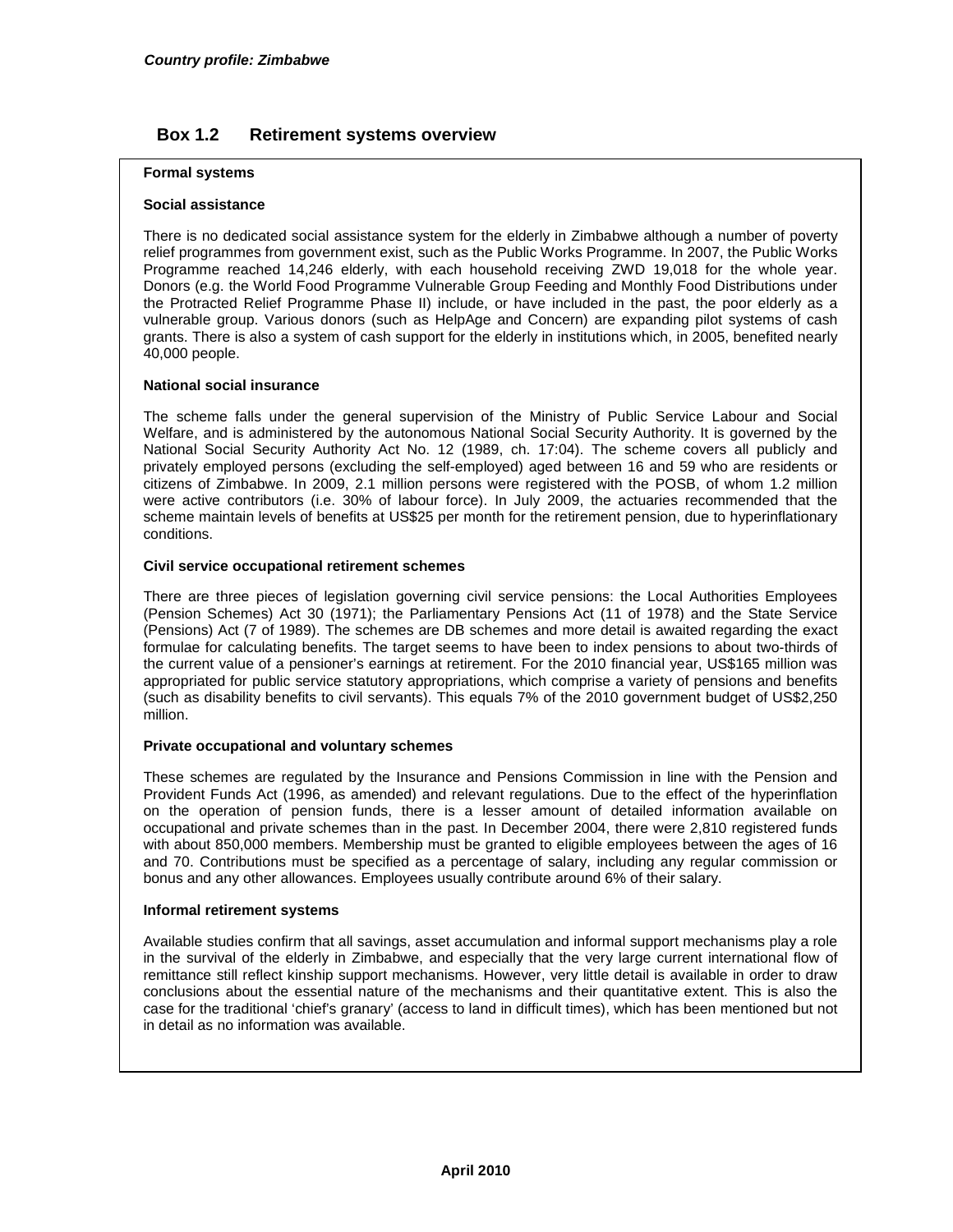# **2 Country background**

Recent economic news from Zimbabwe has been somewhat improved. In 2009 the IMF reported that: "As a result of improvements in macroeconomic policies, a nascent economic recovery appears to be underway. A more liberal economic environment, price stability, a deepening in financial intermediation, and increased access to foreign credit lines underpinned a pickup in economic activity. The public finances benefited from the recovery in economic activity and consumption. The government matched expenditure to revenue during January-May 2009; and significant increases in budget revenue in recent months have made it possible to start implementing nonwage expenditures in critically important social areas."

However, the country has experienced a decade of economic decline (declining GDP and declining employment) combined with intense social disruption (slum clearance and land reform among others). While socio-economic data has become less easy to come by, the PASS II assessment estimated that the population in poverty increased from 55% in 1995 to 75% in 2003. Together with this economic decline and increasing poverty there has also been a process of "informalisation" with one estimate that the informal economy grew from 10% of the labour force in 1985 to 62% in 1998. The hyperinflation that led into the multicurrency system further wiped out cash reserves and destroyed income and assets of the elderly.

While Zimbabwe has a solid legal framework for both social insurance and occupational and private pensions, the last decade saw the rapid erosion of these systems in terms of coverage of the population (with formal sector employment shrinking) as well as in terms of the level of benefits payable, with some pensions reputedly just disappearing (civil service and private) and national social insurance payments currently fixed at less than a (US) dollar a day. The impact of the crisis was worsened by the absence of a predictable and broad social assistance system for the elderly with much support in the form of emergency relief with cumbersome administrative processes for inclusion – and very low benefits.

Zimbabwe therefore faces a slow rebuilding of social insurance and private and occupational systems – with the restoration of trust in the system a huge challenge – but there seems to be an urgent need to get consensus and implement a less ad hoc and more comprehensive social assistance system, also for the elderly. Strengthening of informal systems of support – which have survived the economic crisis to some extent, most noticeably in the system of remittances – must be a key consideration in the reform of social assistance.

A 2006 study identified serious problems for the elderly who fall outside formal assistance schemes and one respondent also captured the pressure of social and demographic change:

"Looking after orphans is like starting life all over again, because I have to work on the farm, clean the house, feed the children, buy school uniforms. I thought I would no longer do these things again. I am not sure if I have the energy to cope". (64 year old man, Makoni, Manicaland) https://www.comminit.com/en/node/1877/347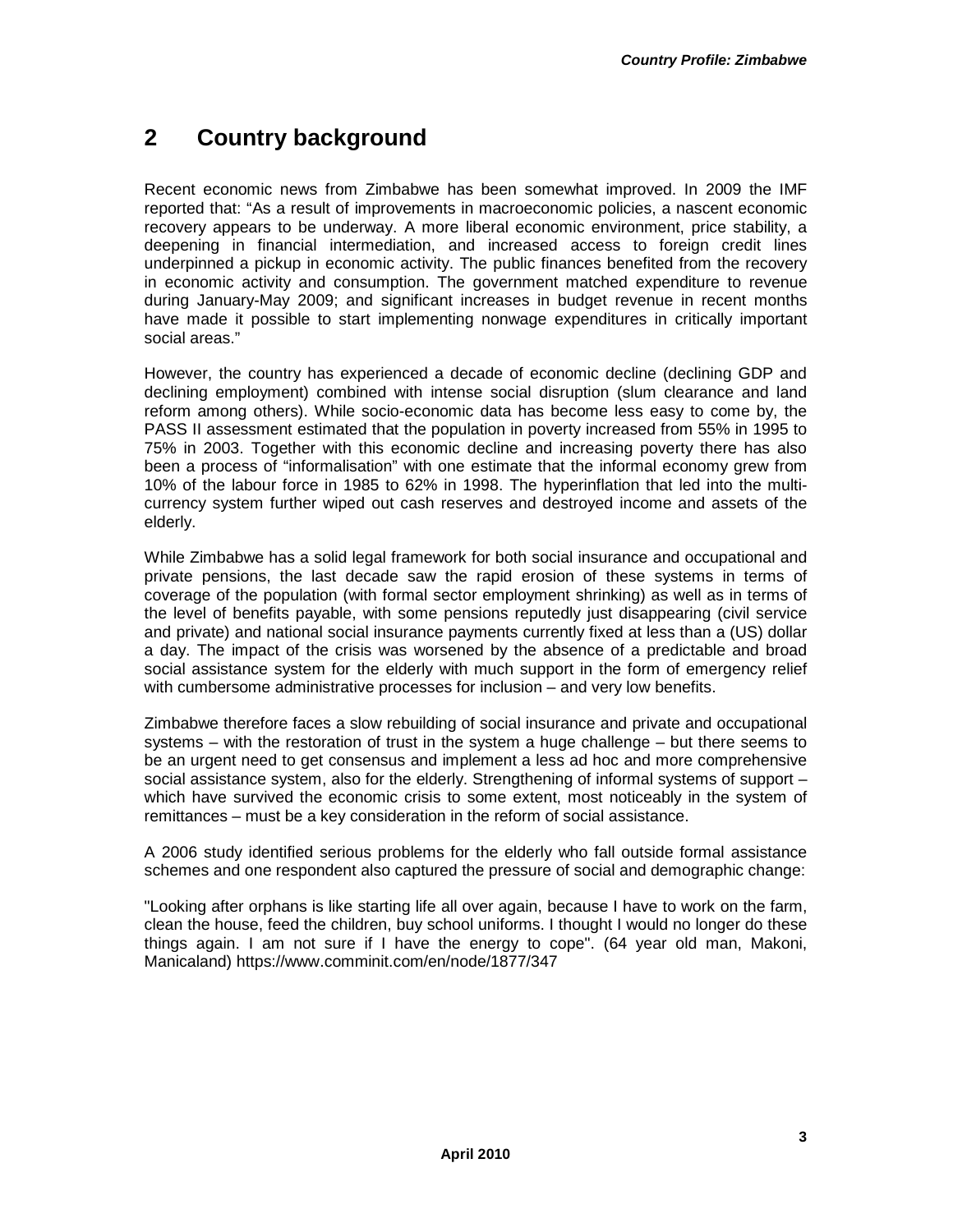# **3 Formal retirement systems – Social Assistance**

Zimbabwe does not provide a universal or means-tested social pension or social assistance grant to the elderly as it exists in other SADC countries such as Botswana, Namibia, Lesotho, South Africa and Swaziland. There is, however, a raft of government social assistance mechanisms (many introduced before the current economic crisis) which also include the destitute elderly as a targeting category. Devereux has argued that "[b]efore the recent economic crisis, the Department of Social Welfare provided a package of social assistance to poor and vulnerable Zimbabweans that was – in theory – one of the most comprehensive in the southern Africa region, and amounted to a partial social security system."

As the economic crisis has intensified the reach of these government programmes seems to have shrunk while humanitarian assistance has grown which also include the elderly as a sub-group of the vulnerable. Gandure has argued that government schemes "are nationwide with well developed institutional structures that support implementation but those structures have [become] less effective because of lack of capacity, poor infrastructure and lack of financial resources".

#### **3.1 Government programmes**

Table 3.1 provides the government budget for 2010 and forward estimates for the programmes of the Ministry of Public Service, Labour and Social Services. Programmes with relevance for the elderly are the Public Assistance Programme ("Public assistance families"), Maintenance of elderly persons (care of the elderly in institutions) and the Public works programme. Social assistance receives around 1% of the government budget but it is dominated by the Basic Education Assistance Module (BEAM) which absorbed 66% of the social assistance programmes budget. This programme supports children at risk of not attending school through payment of school fees, exam fees and levies.

|                                                               | <b>BUDGET</b>   |                             |              |
|---------------------------------------------------------------|-----------------|-----------------------------|--------------|
|                                                               | <b>ESTIMATE</b> | <b>INDICATIVE ESTIMATES</b> |              |
|                                                               | 2010            | 2011                        | 2012         |
|                                                               | US\$            | US\$                        | US\$         |
| <b>Programmes</b>                                             |                 |                             |              |
| <b>Basic Education Assistance Module</b>                      | 15,225,000      | 25,154,000                  | 26,000,000   |
| Children in difficult circumstances                           | 1,000,000       | 1,651,000                   | 1,708,000    |
| Children in the Streets Fund                                  | 70,000          | 115,000                     | 120,000      |
| Community recovery programmes                                 | 20,000          | 33,000                      | 34,000       |
| Health assistance                                             | 700,000         | 1,156,000                   | 1,196,000    |
| <b>HIV/AIDS</b> awareness                                     | 5,000           | 8,000                       | 9,000        |
| Maintenance of disabled persons                               | 800,000         | 1,322,000                   | 1,366,000    |
| Maintenance of elderly persons                                | 700,000         | 1,156,000                   | 1,196,000    |
| Millennium Development Goals                                  | 5,000           | 8.000                       | 9,000        |
| National heroes' dependants assistance                        | 700,000         | 1,156,000                   | 1,196,000    |
| Paupers burial                                                | 600,000         | 991,000                     | 1,025,000    |
| Poverty Assessment Study Survey III                           | 15,000          | 25,000                      | 26,000       |
| <b>Public assistance families</b>                             | 1,000,000       | 1,652,000                   | 1,708,000    |
| <b>Public works</b>                                           | 1,100,000       | 1,816,000                   | 1,879,000    |
| Registration and monitoring of Non Governmental Organisations | 60,000          | 99,000                      | 102,000      |
| <b>Support to Government Institutions</b>                     | 1,000,000       | 1,652,000                   | 1,708,000    |
| Total spending on social assistance programmes                | \$23,000,000    | \$37,994,000                | \$39,282,000 |
| Proportion of total Government budget                         | 1.0%            | 1.3%                        | 1.2%         |

#### **Table 3.1 Ministry of Public Service, Labour and Social Welfare: Spending programmes**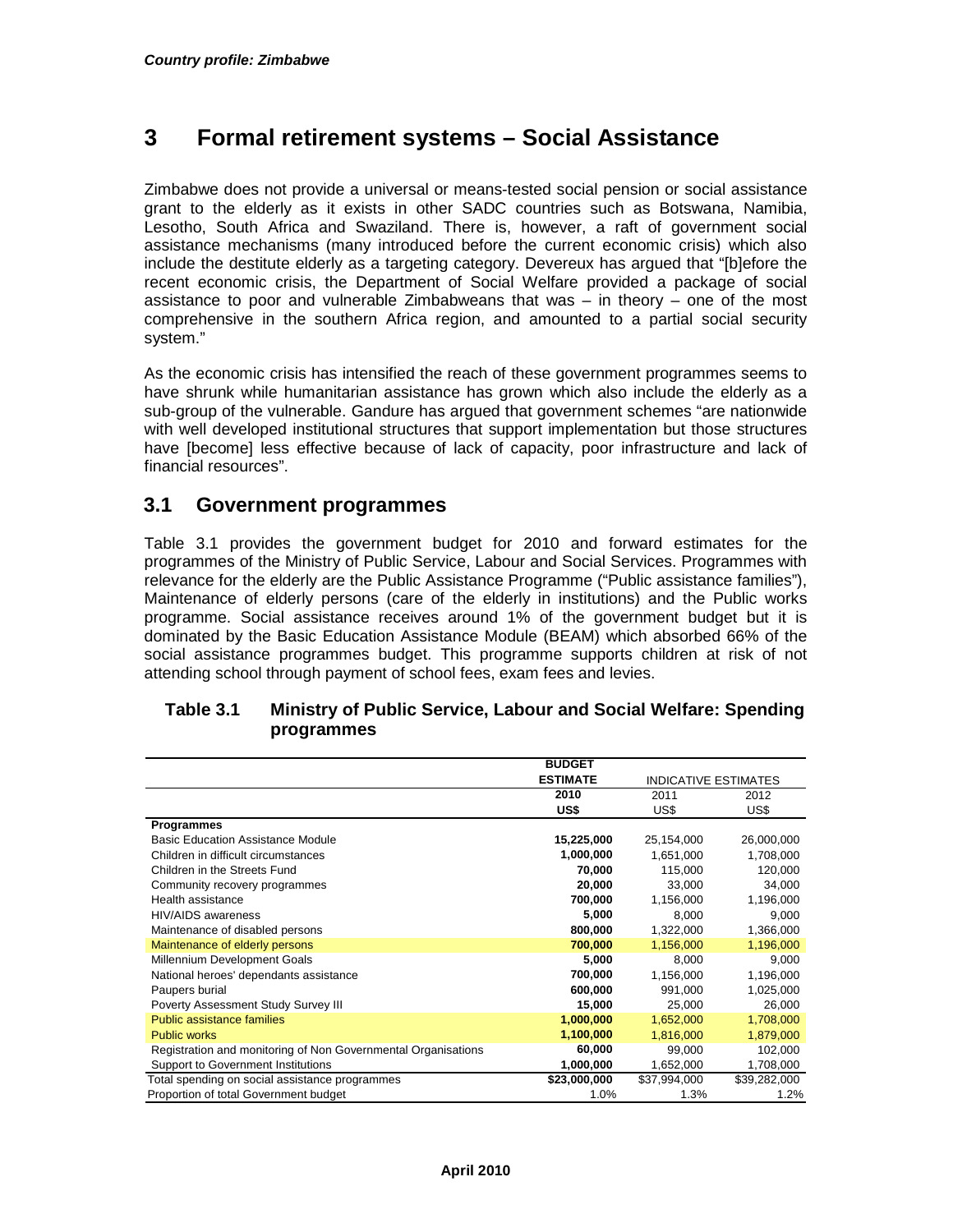#### **3.1.2 Public Assistance Programme**

The Ministry of Public Service, Labour and Social Welfare manages the Public Assistance Programme.

The scheme, in Devereux's description, provides "monthly cash grants, health and education fee waivers, and sometimes food, to destitute people unable to work, citizens over 65 years old, people with disabilities, the chronically ill, and 'children in especially difficult circumstances. The objective of the programme was to reduce poverty through resource transfers and by enhancing the access of the poorest citizens to basic public services".

A recent assessment indicated that in the whole year of 2007 this programme reached 14,246 elderly, 5,724 people with disabilities and 6,027 families. Each household received Z\$19,018 for the whole year (2007) - which was described as "very inadequate", a statement that is difficult to verify due to currency instability and changes. In 2008, the requirement was introduced that beneficiaries are expected to have bank accounts and, as a result, the total number of people receiving support under the public assistance programme declined from 25,997 in 2007 to 13,744 in 2008. Devereux referred to the findings of Munro (2005) which indicated that "complex and time-consuming application procedures resulted in low inclusion errors – social workers were even required to make home visits to validate the poverty status of applicants – but high exclusion errors". Devereux also refers to an urban bias, low coverage and the low transfer value, noting that coverage fell from 69,000 in 1994 to 20,500 in 1998.

#### **3.1.3 Care for the elderly in institutions**

The Ministry of Public Service, Labour and Welfare also provides "care for the elderly in institutions". Gandure (2009) describes this scheme as a means tested cash transfer that provides assistance to the elderly based in institutions and provided support to an estimated number of 39,648 people in 2005.

#### **3.1.4 Public Works**

The same ministry's Public Works Programme was estimated to have reached 2.9 million beneficiaries in the period September 2005 to May 2006. The programme makes transfers to the poor for a limited period through employment in labour intensive public works activities. The main form of transfer is the cash equivalence of a 50kg bag of maize grain and milling costs.

#### **3.2 Humanitarian/NGO Interventions**

#### **3.2.1 World Food Programme – Vulnerable Group Feeding**

In 2005/06, Gandure records that 36 districts of the country were assisted with 33.581 tons of food, reaching 3.2 million beneficiaries (20 kg cereal 0.5kg of pulses and once off 0.3kg of cooking oil).

The community assists in identifying beneficiaries ("targets household with little or no assets, food crop, income with special priority to children, chronically ill, elderly and the disabled").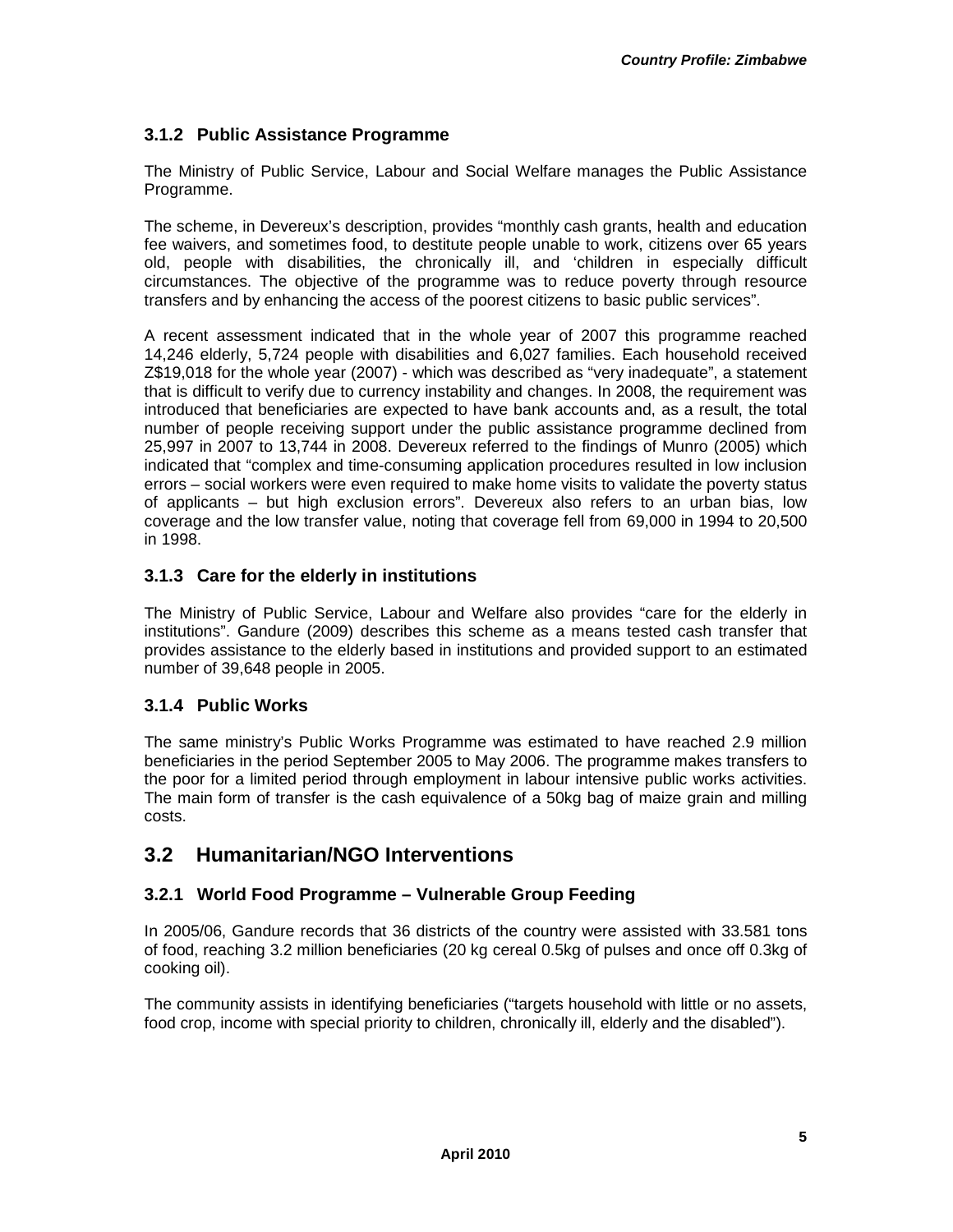#### **3.2.2 Monthly food distribution**

These comprise of regular and predictable transfers to 8,882 HH of vulnerable and chronically ill. (Gandure)

#### **3.2.3 Unconditional cash transfers**

Gandure estimated that by May 2009, about 1,200 households received unconditional transfers of about US\$ 20 per month. These schemes were very much in the nature of pilots, targeting different groups and areas.

There is significant interest in further expanding cash grants.

In November 2009 Concern Worldwide converted part of their feeding programme to a cash distribution pilot to targeted households. "The pilot replaces food with cash in one ward per district as well as replacing 50% of the food ration with cash in another ward per district to enable 19,564 people to obtain their missing food entitlement for a period of five months. In January 2010, the cash transfer programme was expanded to new wards within the targeted districts, increasing the number of people receiving cash from 19,564 to 58,866 people in 20 additional wards." (Concern Worldwide)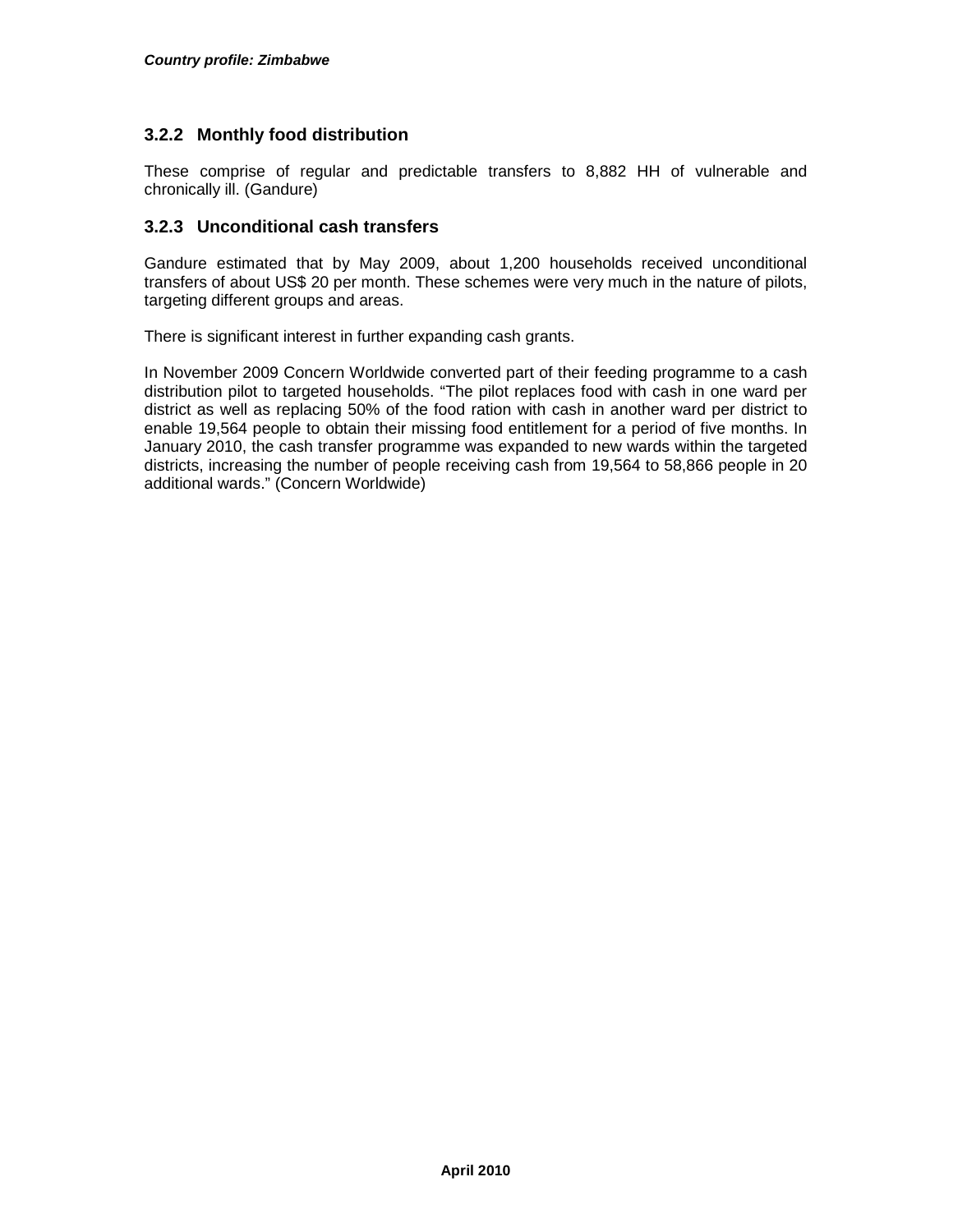# **4 Formal retirement systems – National Social Insurance**

National social insurance for the elderly is provided by the Pension and Other Benefits Scheme (or National Pension Scheme). The scheme is mandatory and covers all employed persons (excluding self-employed individuals) between 16 and 59 years of age who are "citizens of or ordinarily resident in Zimbabwe". The Ministry of Public Service Labour and Social Welfare oversees social insurance and it is administered by the National Social Security Authority (NSSA) which also administers the Accident Prevention and Workers' Compensation Insurance Fund.

## **4.1 Legal and institutional**

The National Social Security Authority Act (No 12 of 1989, Chapter 17:04) empowers the Minister of Public Service, Labour and Social Welfare to establish social security schemes for all employees or for classes of employees. The Act also establishes the National Social Security Authority (NSSA) to "administer every scheme and fund established in terms of this Act" and "to advise the Minister on all matters concerning the operation of schemes and on matters relating to social security generally".

To date the Minister has established two schemes, the Accident Prevention and Workers' Compensation Scheme and, through the National Social Security Authority (Pensions and other Benefits Scheme) Notice of 1993, the National Pension and Other Benefits Fund, sometimes referred to as the POBS but also as the National Pension Scheme. The Notice provides for membership of the POBS, determination and payment of contributions and describes the benefits available and their determination, the procedures for claiming and administration of the scheme.

The operations of the National Social Security Authority are controlled by a Board consisting of 3 representatives nominated to a panel by employer organisations, 3 representatives nominated to a panel by employee organisations and 3 members appointed by the Minister after consultation with employee and employer organisations. The scheme is managed by a General Manager "on behalf of and in the manner approved by the Board". The scheme operates through its head office in Harare (which also houses NSSA's Central Benefits Office), 6 regional offices and 12 sub-regional offices. Payments are centrally managed through the issuing of warrants and paid through the Zimbabwean Post Office.

## **4.2 Eligibility, access and coverage**

Any citizen of Zimbabwe aged 16 to 59 "working in a profession, trade or occupation specified by the Minister in the notice" must register and contribute to the POBS. It seems to be generally assumed that self-employed people are excluded (employers have to register their workers). (ISSA) The 2009 Actuarial Review states that workers in private households are excluded.

In 2007 69,145 employers were registered with the NSSA of which 51% were active (NSSA 2007). As at 31 March 2009, there were 2.1 million insured persons registered with the POBS, of which 1.2 million were active as contributors (Actuarial report). Also in March 2009 35,531 old age pensions were paid, 13,124 invalidity pensions, 12,647 spouse's pensions and 24,805 orphan's pensions.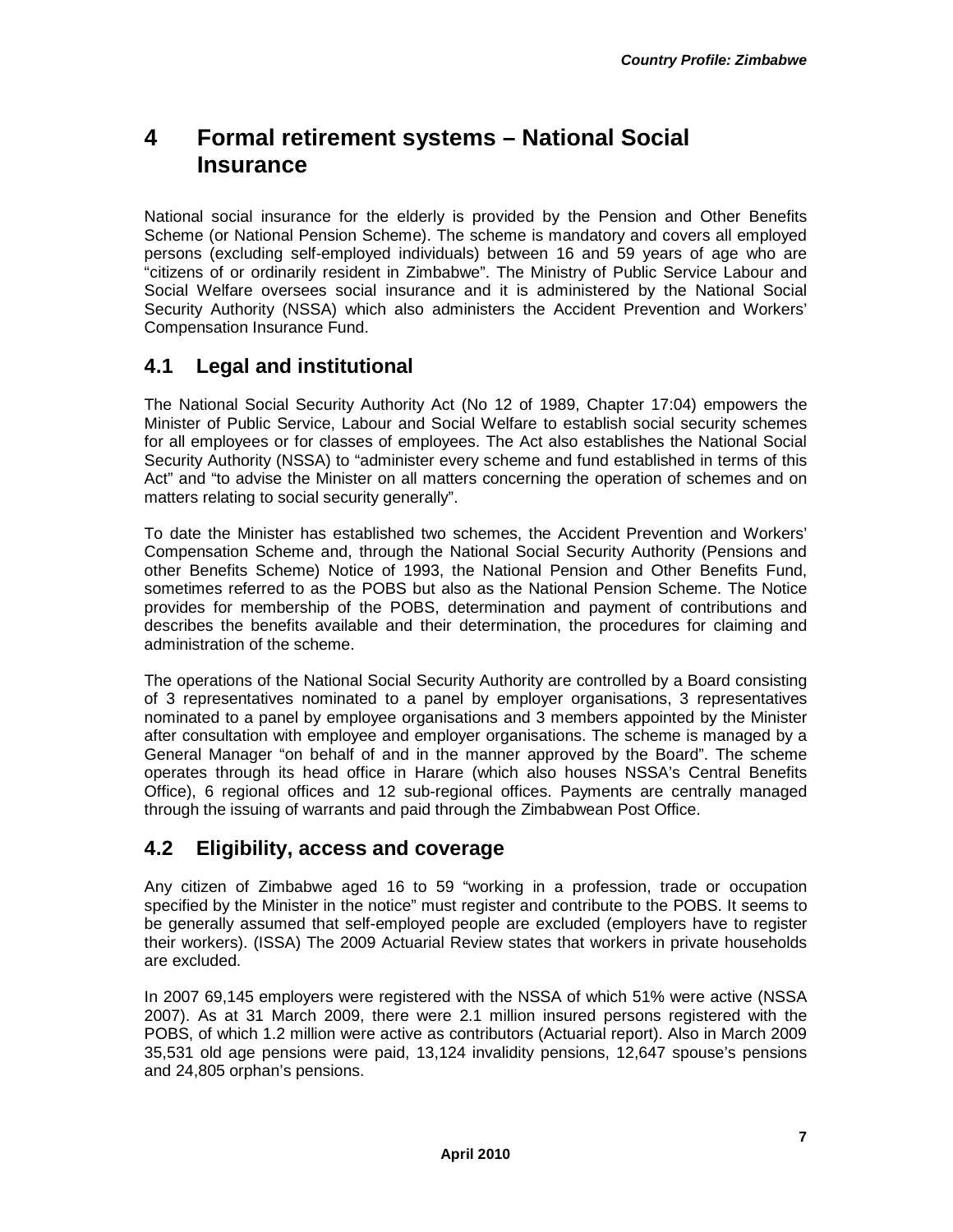These numbers imply that 2009 coverage was about 30% of the labour force of 3.8 million and pensions to about 7% of those aged 65+, or 10% if survivor's benefits are included.

# **4.3 Financing**

The scheme is financed from member and employee contributions at rates, and up to an income level, as determined by the Minister in a Gazette. Until 2009 employer members contributed 3% of "insurable monthly earnings" and employee members 3%. In 2010 these contribution rates were increased to 4%. The maximum earnings amount for the calculation of contributions was initially (1993) set at Z\$4,000 but this cap was removed during the high inflationary period in 2008.

Employee and employer contributions to the POBS are allowable deductions under the Income Tax Act. The income of the NSSA is exempt from taxation. Pension payments are subject to income tax (Actuarial Review).

### **4.4 Contingencies covered**

The POBS makes provision for benefits in the case of retirement, in the case of permanent incapacity to work as a result of disease or bodily or mental disablement and, in the case of death of an active fund member, provision is made for benefits to survivors (spouses, dependents under the age of 18 and elderly parents) and for a funeral benefit who seems to be available only in respect of "the deceased employee".

### **4.5 Benefit type and levels**

The POBS is a defined benefit scheme paying retirement and survivor's pensions (monthly cash payments) if the member has contributed for a minimum period of 10 years. An invalidity pension is payable after 5 years of contributions and the funeral grant after 1 year of contributions. Should the member have a contribution record of more than one year but less than the number of years required, a lump-sum grant (and not a pension) is payable.

The retirement pension is normally payable at age 60 but may be paid from age 55 if a medical report can be provided that the member was involved in arduous employment.

The retirement pension is 1.33% of monthly covered earnings in the month before retirement multiplied by the number of years of contribution up to 30 years plus 1% of monthly covered earnings multiplied by the number of years exceeding 30 years, with a minimum monthly pension of US \$25. Deferred pension benefits (for those who are not active members at the time of retirements) are calculated in the same way. Surviving spouses receive 40% of the pension payable to the erstwhile employee, surviving dependent children 40% jointly and surviving parents 12% jointly.

The retirement grant is a lump sum equal to 0.083% of the insured's average annual covered earnings immediately before retirement multiplied by the number of years of contributions (including credited periods).

In spite of the defined benefit nature of the scheme, hyperinflationary conditions and the conversion to international currency (US\$) have necessitated the scheme to make fixed payments. In July 2009 the actuaries recommended that the scheme maintain levels of benefits at US\$25 per month for the retirement pension, US10\$ for the invalidity pension, US\$10 for the survivors pension and US\$200 for the funeral grant. It also advised that a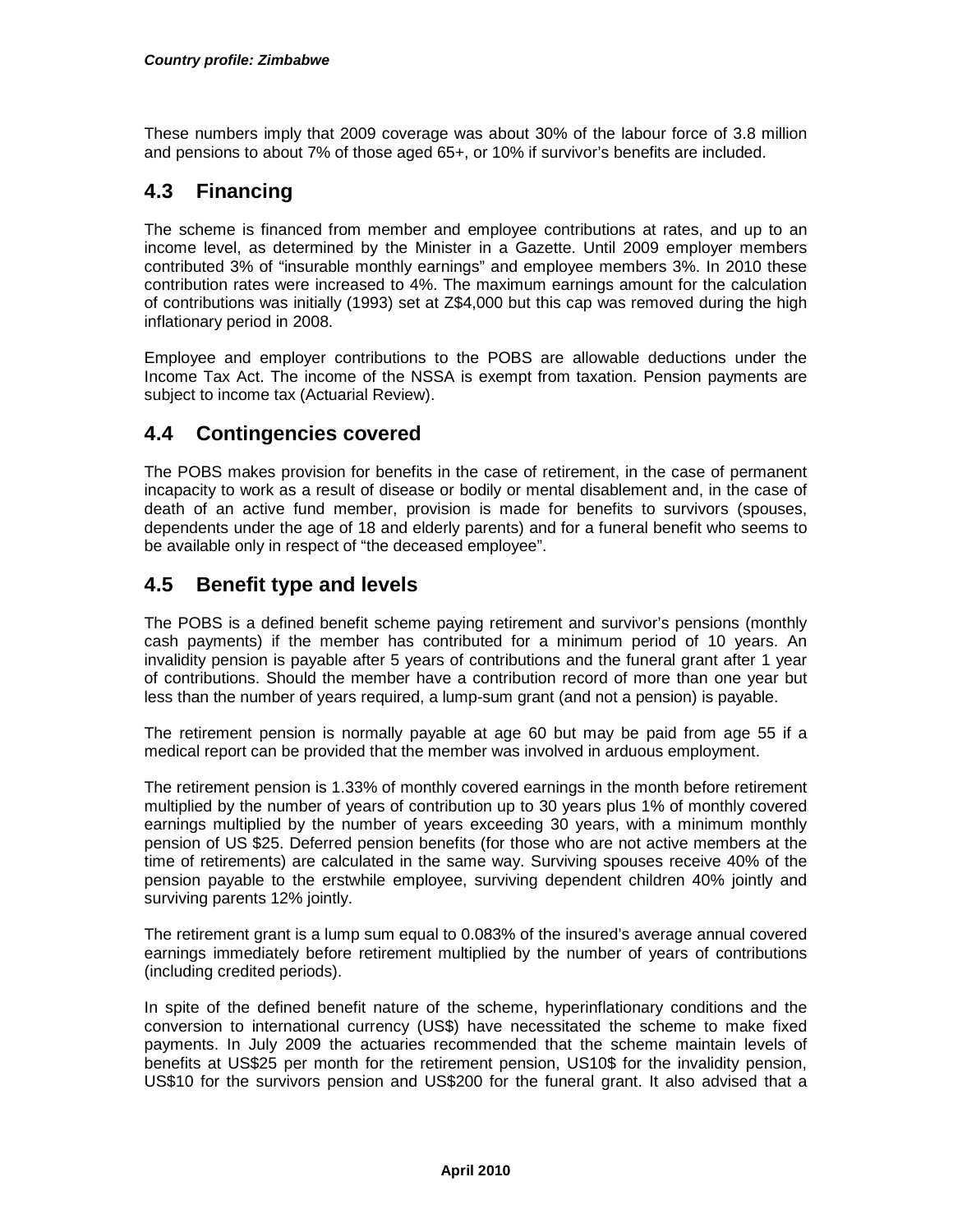discretionary Christmas bonus equal to 1 month's payment (a "thirteenth cheque) could be paid in December 2009. An increase in these amounts is now under consideration.

### **4.6 Preservation, withdrawal and protection of rights**

The legislation seems not to specify anything with regard to preservation of benefits or the rights to withdrawal.

#### **4.7 Administrative cost**

While currency problems affect comparability, the 2006 Annual Report indicates fluctuating and high administrative costs. In 2003 administration expenses comprised 13% of total revenue (including investment income) and 34% of employer and employee contributions. By 2006 these were reflected as 12% and 16% respectively. During 2009 the actuaries recommended that administration should not exceed 20% of contributions (from an apparent 35% in the previous year) and that it should decline to 10% over time.

The 2009 Actuarial review found that "the POBS is invested heavily in real assets (property and equity) and pointed to the need to "keep enough liquid assets". It recommended an investment strategy aiming at an asset mix of 30 to 40% for short to medium term assets and 60 to 70% for long term real assets. (Can summarise a bit more form Annual Report).

#### **4.8 Financial and social sustainability**

The National Pension Fund has experienced significant problems over the last decade, reflected among other things in declining membership and the pegging of all pension levels at very low levels – less than one US  $$$  a day. Negative factors have been continuing economic decline (lower GDP, employment and labour income), an increasing informalisation of the economy, emigration and an unrealistic income cap as a result of high inflation. The currency reforms led to the NSSA losing all its assets in money market investments and current accounts. (Chikova 2009) but still had assets in equities and property which enabled it to continue to make payments but at reduced rates.

The 2009 actuarial evaluation concluded that, given current contribution rates and macroeconomic and demographic assumptions, "the POBS will be able to meet all its liabilities until the year 2018". Projections are that from 2019 revenues will exceed expenditures and reserves will be depleted by 2024, indicating the need to increase contribution rates at some stage in the future. Recommendations also state that collection

#### **4.9 Reform initiatives**

A first challenge for the NSSA is to rebuild assets as the economy stabilises and to reduce administrative costs. It will then be possible to improve pension payment levels and to find ways of rebuilding the trust of contributors which is badly shaken due to the low level of current pension benefits.

Over the medium-term the NSSA's Strategic Plan indicates that it will be promoting a National Health Insurance Scheme as well as "maternity protection" but it will also engage in research on including domestic workers and informal sector workers into the contributory system.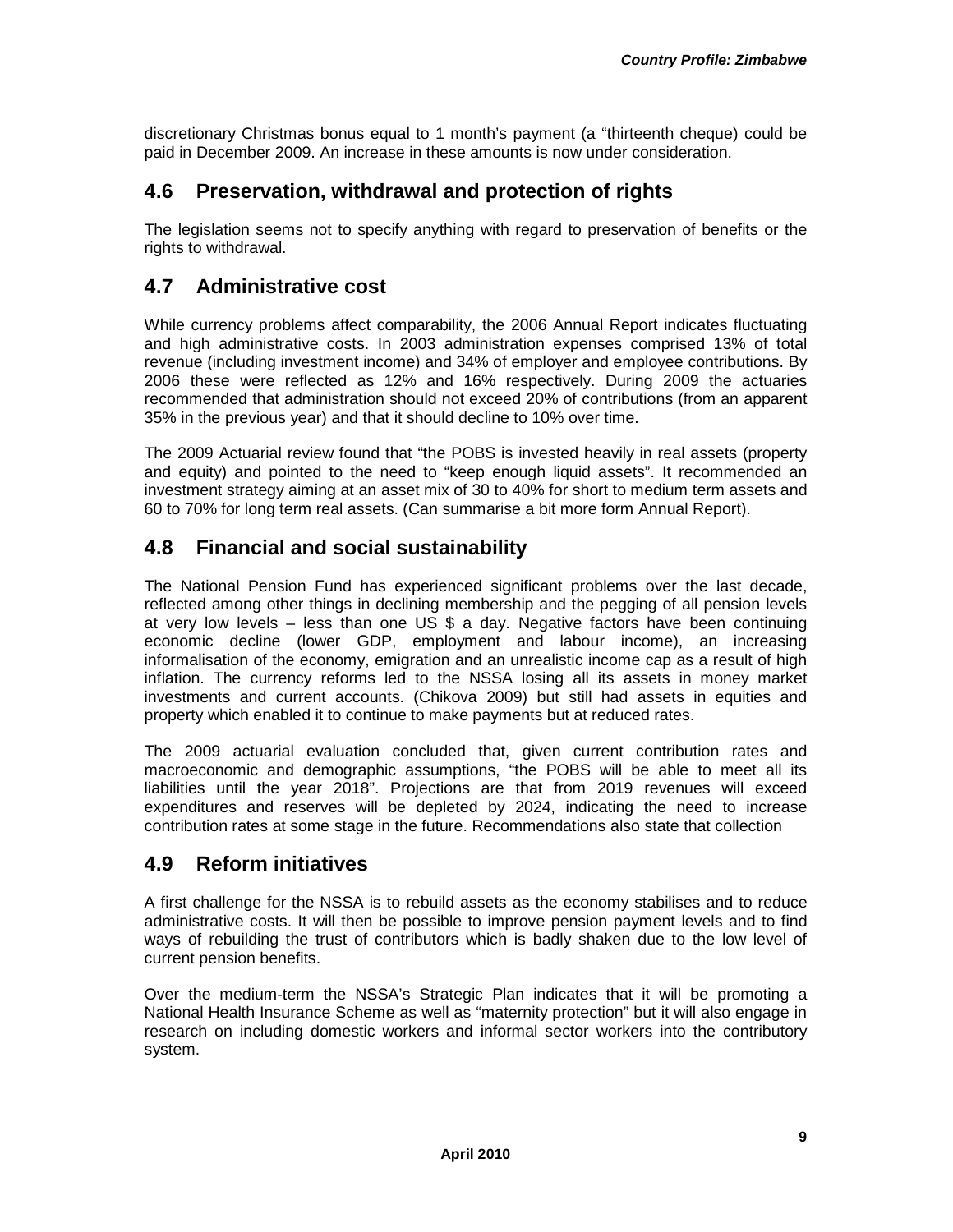Actuarial concerns about the ability to fund benefits over the longer term should also be addressed.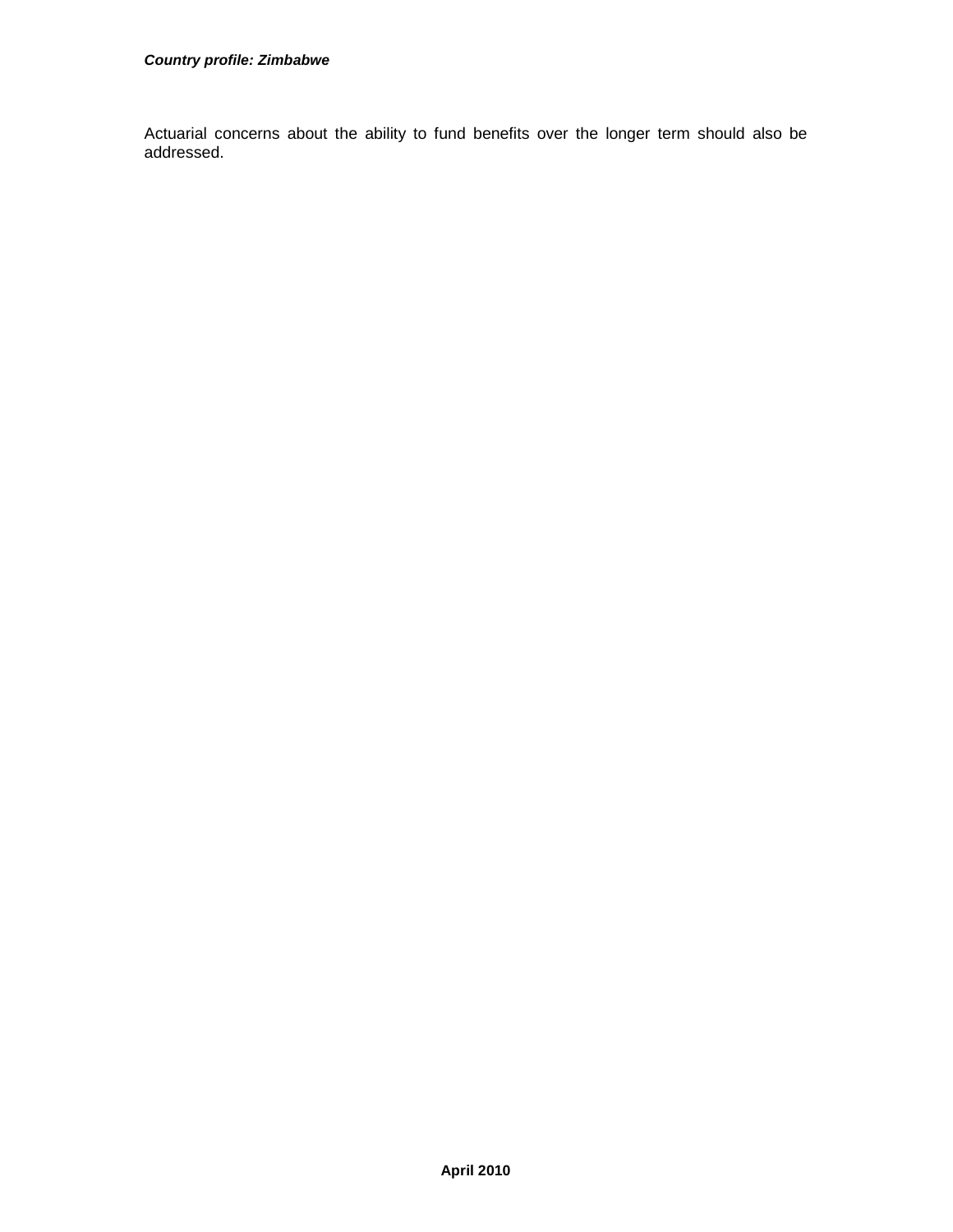# **5 Formal retirement systems – Civil Service Occupational Schemes**

#### **5.1 Legal and institutional**

Three pieces of legislation provide for retirement provision for functionaries of the state. These are the Local Authorities Employees (Pension Schemes) Act, 30 of 1971; Parliamentary Pensions Act (11 of 1978) and the State Service (Pensions) Act (7 of 1989).

Legislation is assigned to different Ministers (Local Authorities to the Minister of Local Government and the State Service (Pensions) Act to the Minister of Finance). The Ministry of Public Service funds a central Pensions Office.

### **5.2 Financing**

Pension contributions of civil servants are treated as general government revenue and expenses are disbursed from the Government's Consolidated Revenue Fund under Constitutional and Statutory Appropriations. The schemes are funded on a pay-as-you-go basis.

### **5.3 Benefit type and levels**

These are defined benefit schemes and more detail is awaited about the exact formulae for calculating benefits. The target seems to have been to index pensions to about two-third of the current value of a pensioner's salary earnings at retirement. As in the private sector, however, the hyperinflation seems to have completely wiped out the pension entitlement of workers who retired after a certain point.

For the 2010 financial year US\$165 million was appropriated for public service statutory appropriations which comprise a variety of pensions and benefits (such as disability benefits to civil servants). This equals 7% of the 2010 government budget of US\$2,250 million. The bulk of this expenditure was appropriated for "State Service, Judges, Ministerial and Parliamentary pensions and other benefits" (US\$92.8 million or 58% of the total) and War Veterans Pensions (US\$54.2 million or 33% of the total.)

#### **Table 5.1 Government budgets for pensions and other benefits for functionaries and employees**

|                                                                                     | <b>BUDGET</b>    |                             |               |
|-------------------------------------------------------------------------------------|------------------|-----------------------------|---------------|
|                                                                                     | <b>ESTIMATES</b> | <b>INDICATIVE ESTIMATES</b> |               |
| <b>GOVERNMENT BUDGET</b>                                                            | 2010             | 2011                        | 2012          |
|                                                                                     | US\$             | US\$                        | US\$          |
| Constitutional and Statutory Appropriations                                         | 171,319,000      | 207,858,700                 | 228,081,000   |
| Vote Appropriations                                                                 | 2,078,681,000    | 2,642,899,747               | 3,172,093,566 |
| <b>Total Government Budget</b>                                                      | 2,250,000,000    | 2,850,758,447               | 3,400,174,566 |
| PUBLIC SERVICE (Statutory Appropriations)                                           |                  |                             |               |
| State Service, Judges and Ministerial and Parliamentary pensions and other benefits | 92,826,000       | 111,415,000                 | 122,521,000   |
| Refunds of contributions                                                            | 20,000           | 25,000                      | 35,000        |
| Commutation of pensions                                                             | 674,000          | 809,000                     | 889,000       |
| Awards under Pensions (Supplementary) Acts                                          | 25,000           | 30,000                      | 40,000        |
| State Service disability benefits                                                   | 1,935,000        | 2,322,000                   | 2.554.000     |
| Old age pensions                                                                    | 8.000            | 10.000                      | 11.000        |
| War pensions                                                                        | 23,000           | 28,000                      | 31.000        |
| War victims compensation                                                            | 7,165,000        | 8,598,000                   | 9,458,000     |
| War Veterans pensions                                                               | 54,207,000       | 65,023,000                  | 71.547.000    |
| Ex-Political Prisoners, Detainees and Restricted Pensions                           | 8,117,000        | 9,740,000                   | 10,714,000    |
| Total: Pension and other statutory benefits                                         | 165,000,000      | 198,000,000                 | 217,800,000   |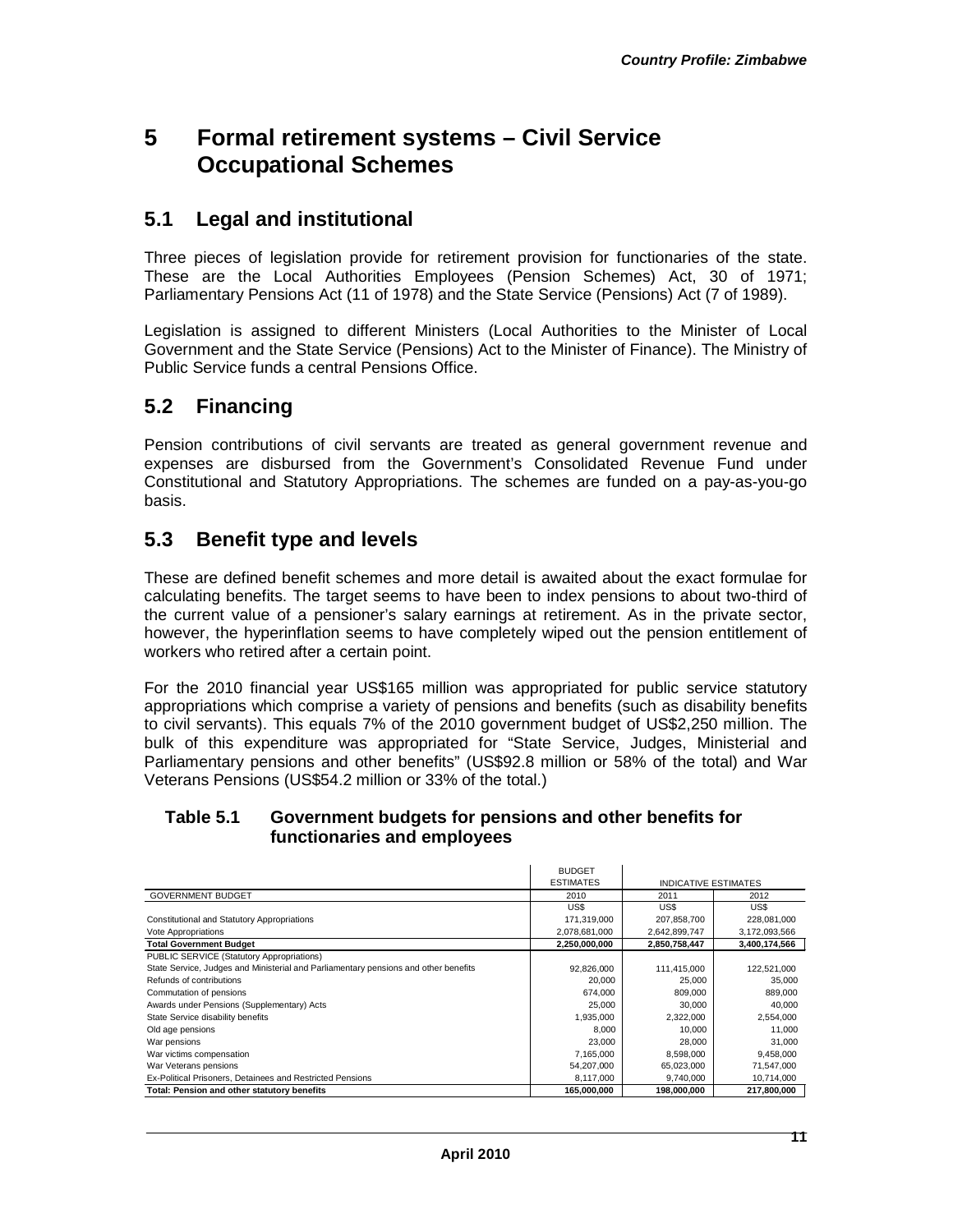#### **5.4 Administrative cost**

The Zimbabwe 2010 Estimates of Expenditure make provision for expenditure of US\$684,000 on the Pensions Office in the Ministry of Public Service of which nearly 60% is for salary cost. This amounts to 0.4% of pension payments and is unlikely to be a comprehensive estimate of administration costs.

## **5.5 Financial and social sustainability**

For a number of years the Minister for Finance has highlighted "serious and growing pension payments" (e.g. 2007 Budget Statement). It was indicated that "current contributions do not cover current benefit payments" and that this has limited the ability "to fully index pensions to two-thirds of a serving member's current salary". The Government has noted that "experiences worldwide demonstrate that such systems are not sustainable in the long run, especially as the number of workers supporting pensioners decline due to a variety of factors" (2005 Mid-Term Fiscal Review). Zimbabwe has been facing significant exit from the public service as a result of perceived low salaries and out-migration.

## **5.6 Reform initiatives**

Given the sustainability problems of pension payments and a presumably increasing budget burden (historical figures are problematic due to the hyperinflation and eventual switch to international currencies); the Minister has since at least 2005 indicated the intention to switch from a defined benefit to a defined contribution system. In 2005 it was indicated that such a Civil Service Pension Fund was approved by Cabinet in 1999. The 2010 Budget indicated that such a fund will now be established in 2011. The Ministry of Finance during interviews expressed in interest in learning from the experience of other SADC countries in this regard.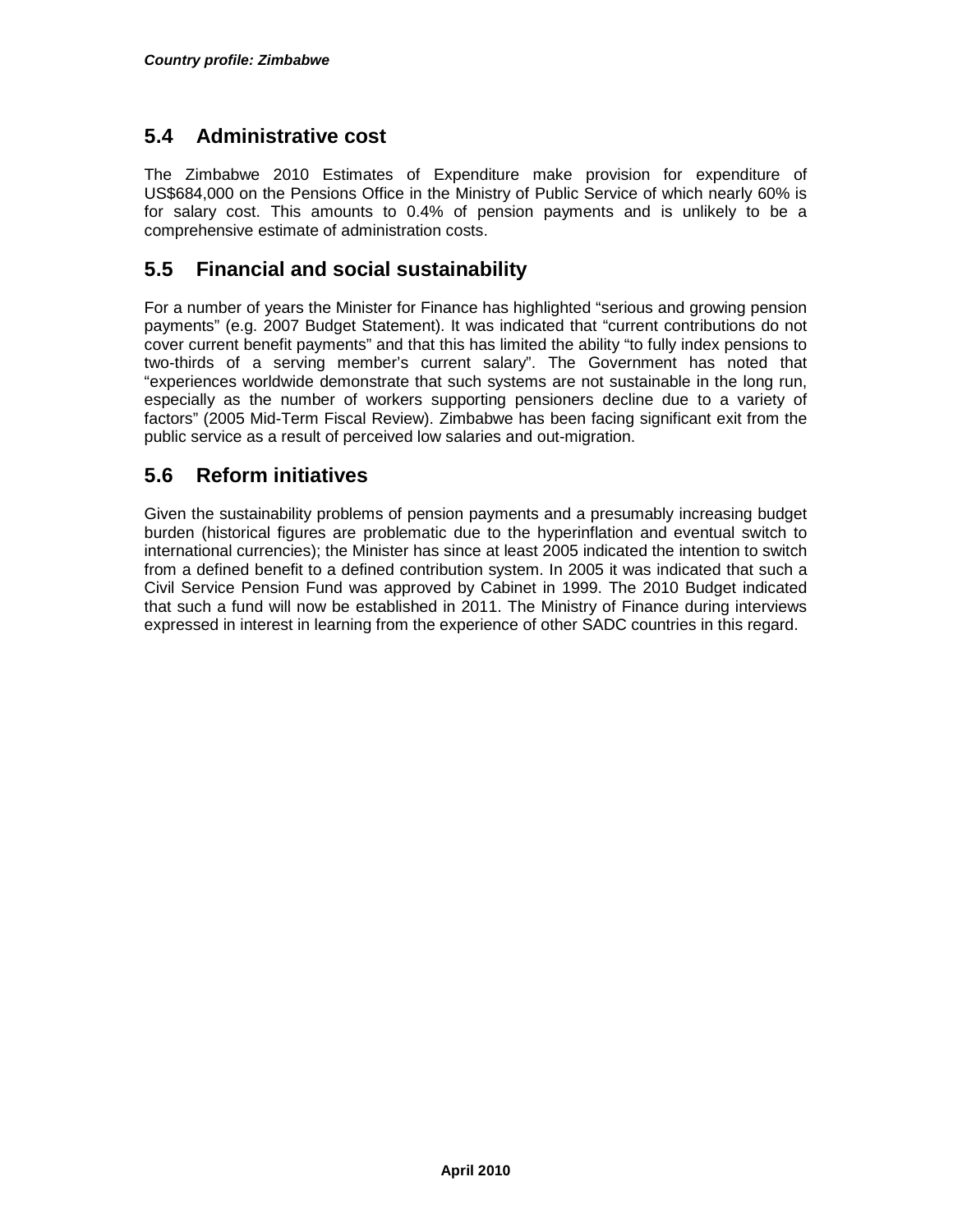# **6 Formal retirement systems – Private Occupational and Voluntary Schemes**

Zimbabwe has a sound regulatory framework for occupational private pension provision and as recently as December 2004 there were 2,810 registered funds with about 850,000 members. Continued collapse of the Zimbabwean economy, which gave rise to retrenchments and consequent low levels of employment, coupled with hyper-inflation has, however, rendered most occupational and private pension schemes unviable and has impacted negatively on the regulatory capacity of the Commissioner of Insurance, with a resulting lack in up to date information. As a result, one government analyst has argued that "the once thriving system of occupational and voluntary pensions has collapsed and now almost all pensioners have been rendered destitute." (Director of Social Services, Department of Social Services 2009)

This section relies heavily on the summary of relevant legislation provided by the International Social Security Association (at http://www-ssw.issa.int/sswen/lpext.dll? f=templates&fn=main-hit-h.htm&2.0)

### **6.1 Legal and institutional**

Zimbabwe has a sound and long-standing regulatory framework for occupational and voluntary/private retirement schemes. The overall framework is provided by the Pension and Provident Funds Act (1976, as amended) and the extensive Pension and Provident Fund Regulations of 1991.

The Pension and Provident Funds Act (1976) provides for the registration of all retirement funds, defined as a scheme or arrangement with the main objective of providing to members or former members benefits upon their retirement on account of old age or health. It also sets out the framework for management and administration of funds, financial requirements and inquiries into the business of the fund. The regulations provide registration forms and set out the rules relating to administration, membership and benefits and financial provisions and statements.

The Insurance and Pensions Commission Act (No 7 of 2000) provides for the establishment of the Insurance and Pensions Commission with the function of registering retirement funds in terms of the Pension and Provident Funds Act, to monitor the funds, to provide information to the public relating to the retirement funds and to advise the Minister for Finance, to whom the Act was assigned. The Act also makes provision for the appointment of a Pensions Advisory Commission to advise the Commissioner of Insurance, Pension and Provident Funds on matters related to the insurance and pensions and provident funds industry. The Commission comprises representatives of the Zimbabwe Association of Pension Funds, the Life Offices Association of Zimbabwe, the Brokers Association of Zimbabwe, and the Ministry of Public Service and of Justice, Legal and Parliamentary Affairs, the Insurance and Pensions Commission, the Employers Confederation of Zimbabwe and the Zimbabwe Congress of Trade Unions.

The Insurance and Pension Commission is controlled and managed by a Board composed of Government and pension and insurance industry stakeholders. The Board can establish committees and must appoint a Commissioner who is responsible for supervising staff, activities, funds and property subject to the Board's control.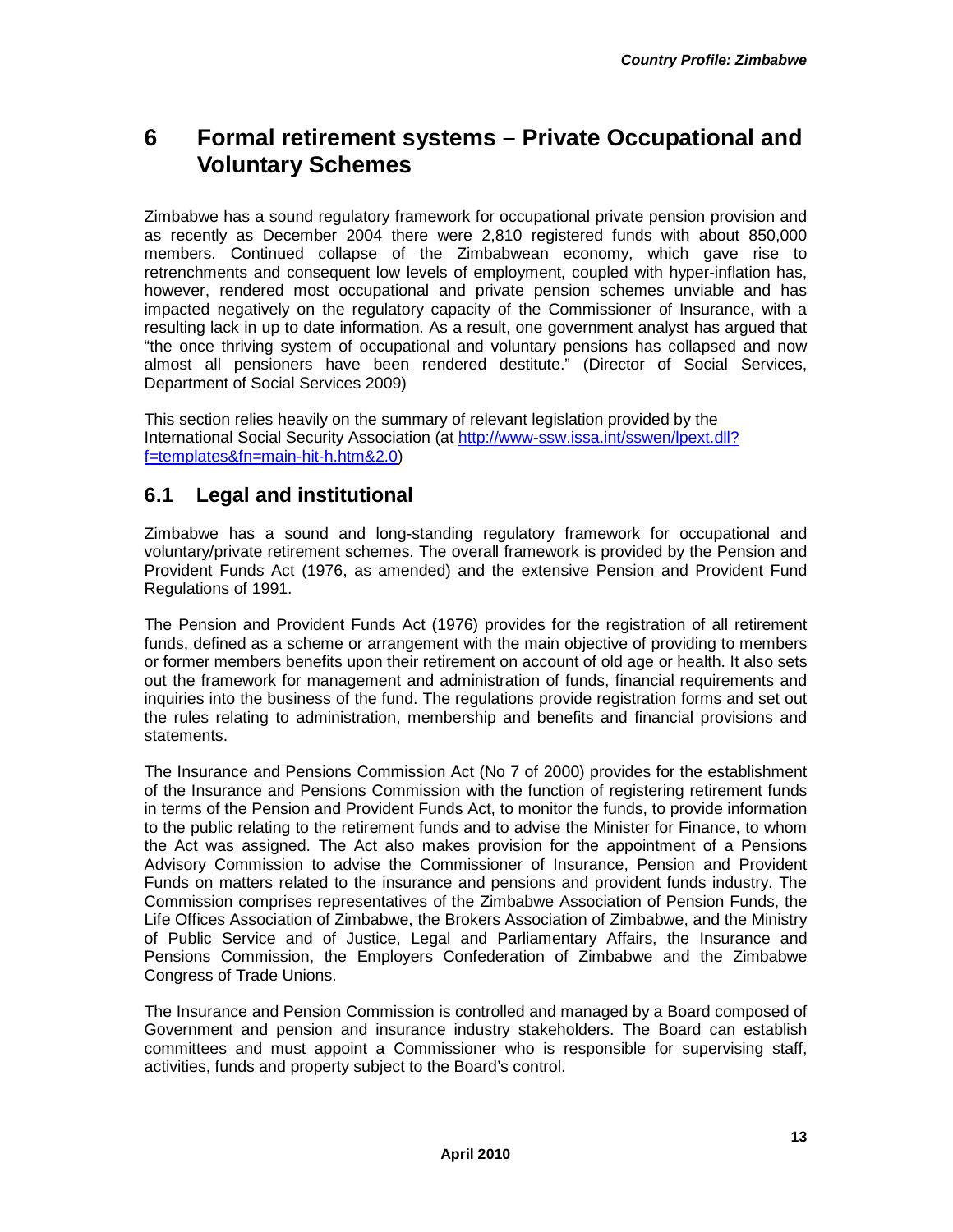The Commission is funded through levies on the industry with the most recent levy rates set out in the Insurance and Pensions Commission (Levy) Regulations, 2009 (No 249). The levy consists of a fixed levy of US \$300 per company plus a fixed levy (depending on type of company) for the number of funds plus a proportion of market value of total assets.

While publications as late as 2004 point to sound regulatory oversight, subsequent economic decline and hyperinflation has seriously damaged the industry and created significant pressure on the regulator, who has experienced constraints in filling key posts and ensuring reliable inflow of levy contributions. As a result, up-to-date information on the sector and specific funds are not generally available.

The Pension and Provident Funds Act (1976) provides for the registration of either pension, provident or retirement annuity funds which could be an insurance company scheme or a self-administered scheme. The legislation also accommodates umbrella group schemes. Pension and Provident funds are independent legal entities which must be governed by a board of trustees, at least half of which must be elected by plan members, with the other half being appointed by sponsoring employers. The board of trustees may choose to manage the contributions and benefits "in house" or contract it to an insurance company on condition that such a company is registered with the Commissioner of Insurance. There are no minimum capital requirements for pension and provident funds, but minimum requirements apply to insurance companies.

Funds are administered by a principal officer.

Self-administered funds must submit annual financial statements to the Registrar of Pension and Provident Funds (RPPF), containing income and expenditure accounts, a balance sheet, a statement of assets and a list of the names of sponsoring employers.

Insurance companies must, for each fund that they administer, submit to the RPPF annual financial statements consisting of income and expenditure accounts, a balance sheet and a statement of assets. In addition, insurance companies must submit information on all new funds administered by them, with a list of sponsoring employers for each fund. All financial statements must be accompanied by a report signed by an auditor. Monthly information on the asset allocation must be submitted to the RPPF.

An actuarial examination must be conducted at least once in every three years and each fund must keep such records as are necessary to enable an actuary to carry out an examination at any any time.

If the actuary concludes after the examination that the fund is in an unsound financial position, the actuary and the board of trustees must jointly consider methods by which a sound financial position can be restored. Generally, the sponsoring employer(s) must finance the unfunded liability immediately or according to a funding plan recommended by the actuary and approved by the RPPF.

Rules regarding the appointment of auditors and actuaries and the settling of disputes are sound.

#### **6.2 Eligibility, access and coverage**

Plans may not discriminate based on sex, salary, wage, rank, seniority or occupation. Employers must not establish more than one plan for their employees with the Registrar in order to prevent discrimination through different benefit structures and eligibility conditions.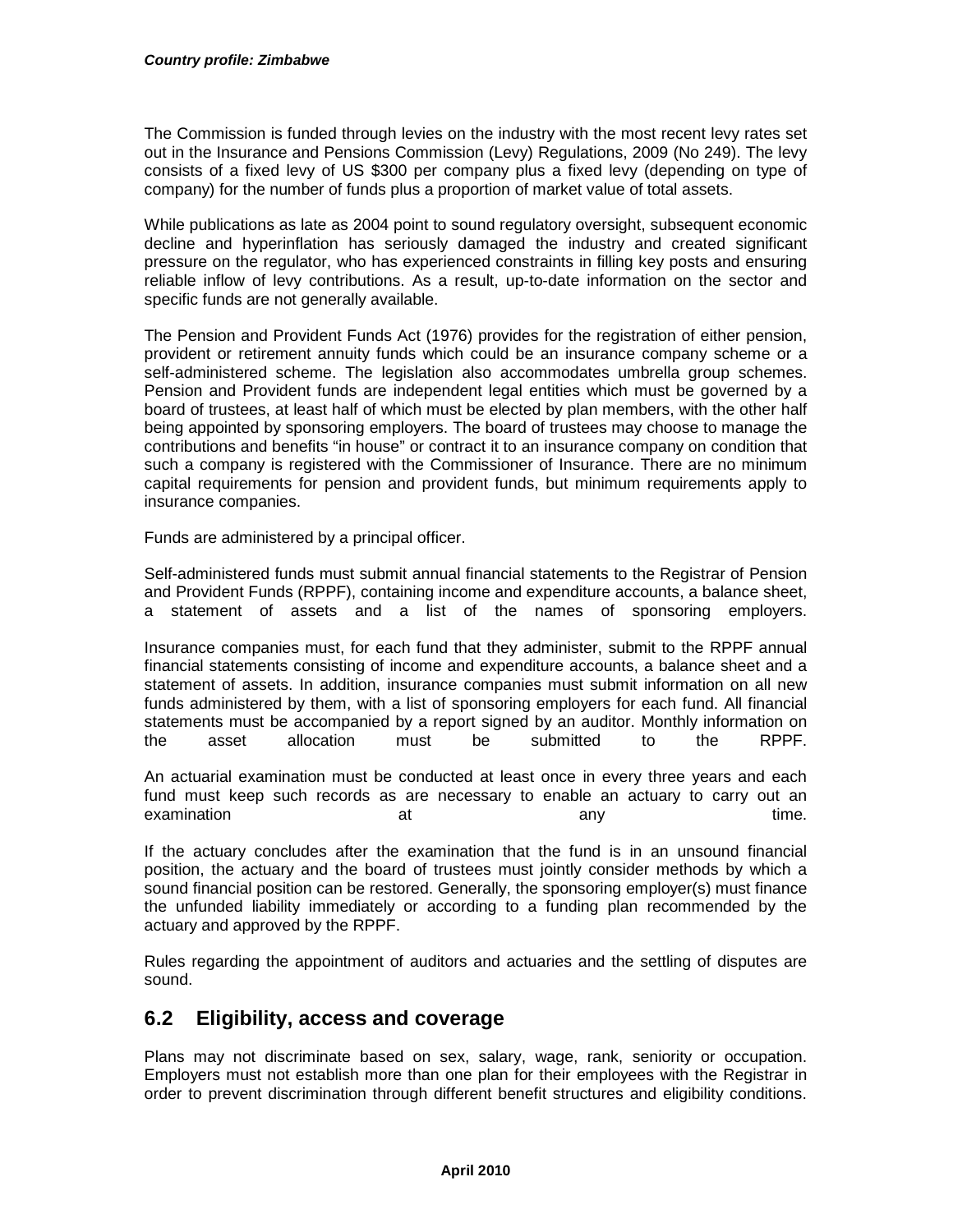The benefit formula must generally be the same for all members. Membership must be granted to eligible employees between the ages of 16 and 70.

In 2004 there were 2,739 pension funds, 56 provident funds and 15 retirement annuity funds registered with the Commissioner. Funds had 846,685 members and there were 127,128 deferred pensioners. Table 5.1 provides the most recent data available from the Commissioner.

| Private sector occupational and voluntary schemes: membership, pensioners |         |         |         |
|---------------------------------------------------------------------------|---------|---------|---------|
| and scheme type and numbers                                               |         |         |         |
| <b>Membership and Pensioners</b>                                          | 1999    | 2003    | 2004    |
| <b>Members</b>                                                            | 819,667 | 898,959 | 846,685 |
| Deferred pensioners                                                       | 62,949  | 78.057  | 127,128 |
| Former members in receipt of pension                                      | 96,819  | 89.645  | 57,407  |
| Widows in receipt of pensions                                             | 25,486  | 24,014  | 23,524  |
| Others in receipt of pensions                                             | 39,323  | 35,123  | 25,710  |
| Former members to whom lump sum                                           |         |         |         |
| payments are paid in installments                                         |         | 2,040   |         |
| <b>Registered Funds</b>                                                   |         |         |         |
| Pension funds                                                             | 2,420   | 2,698   | 2,739   |
| Provident funds                                                           | 57      | 57      | 56      |
| <b>Retirement Annuity funds</b>                                           | 15      | 15      | 15      |
| <b>Total Funds</b>                                                        | 2.492   | 2.770   | 2.810   |

#### **Table 6.1 Private sector occupational and voluntary schemes: membership, pensioners and scheme type and numbers**

Source: Statistical Data of the Registrar of Pension and Provident Funds for the years 2000-2004

[Currently no more recent data from Reserve Bank of Zimbabwe]

## **6.3 Financing**

Funds are financed from employee and employer contributions and investment income. The rules of a pension fund require compulsory contributions from members (employees) and employers. Contributions must be specified as a percentage of salary, including any regular commission or bonus and any other allowances. Members whose salary is reduced may elect to contribute at an increased rate to ensure continuation of the same contribution level as before the salary reduction.

Employees usually contribute around six per cent of salary. Plan rules do not limit contributions. Contribution limits are based on an agreement between the employer and employees. Employer contributions are compulsory and must be specified in the plan rules, which may not limit them directly or indirectly to any amount that may be allowed as a tax deduction. Employer contributions should be at least equal to those of the employee.

All plans are funded plans.

Employee and employer contributions are deductible from tax up to a maximum amount a year. Investment incomes are tax exempt. Pension benefits are taxed as income.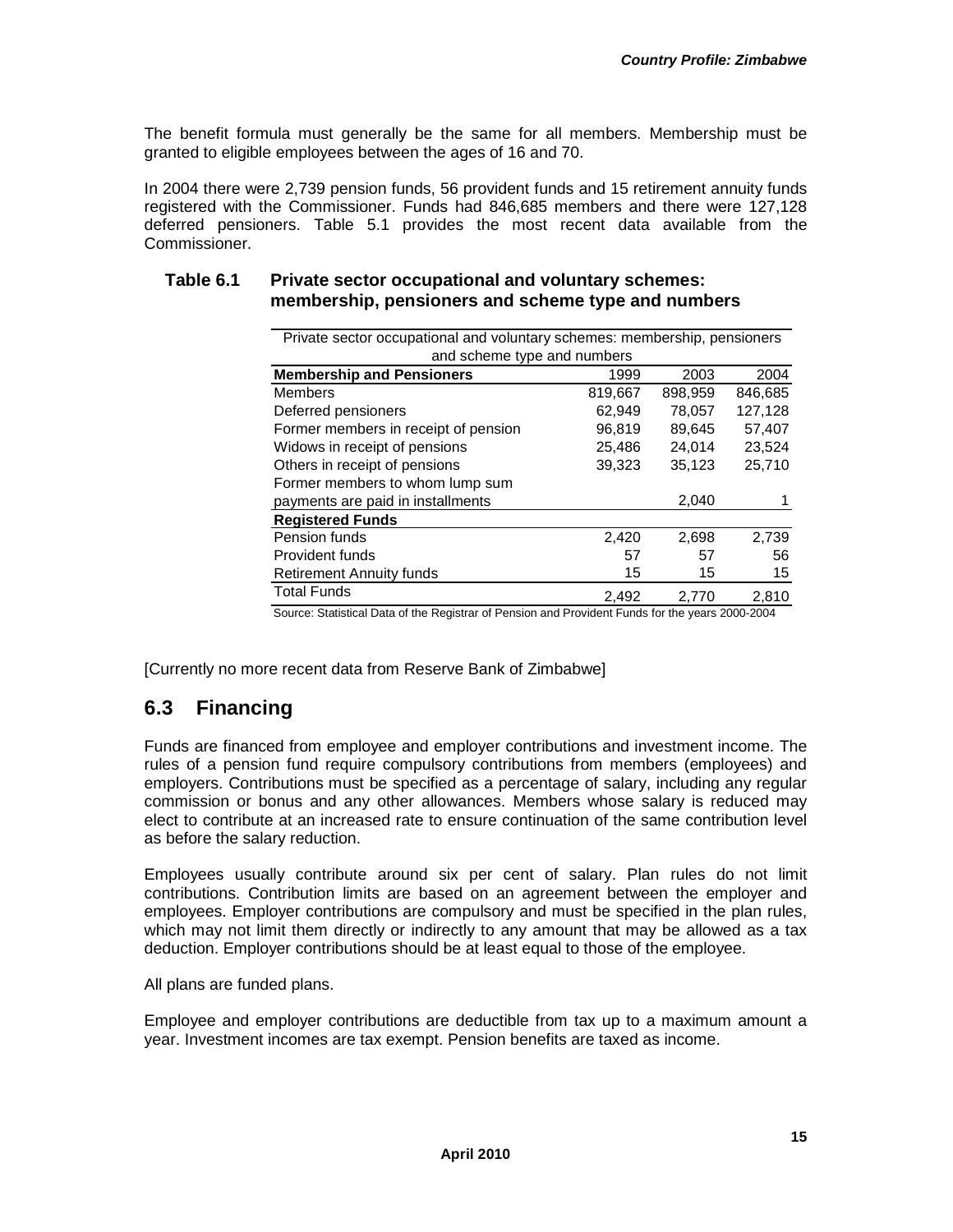Lump-sum benefits resulting from commutation of pensions are tax-exempt up to the limit of the greater of one-third of the cash value of the pension rights and ZWD 1,000,000. Provident funds are tax exempt.

#### **6.4 Contingencies covered**

In addition to retirement benefits, funds may provide for death benefits and benefits to eligible survivors (spouse, children) with a restriction on the proportion that can be provided as a capital amount. In the absence of a spouse or children, eligible survivors dependants, named survivors or the deceased's estate.

#### **6.5 Benefit type and levels**

In terms of the Act, fund rules must specify all benefits and there may no be discretion in the payment of benefits. Funds can be of defined benefit or defined contribution type. The benefit formula must generally be the same for all members. However, subject to the approval of the Commissioner of Insurance Pension and Provident Funds, different accrual rates may apply to members in hazardous occupations or if such differences can be justified on actuarial grounds.

The benefit eligibility age must be defined in the plan rules and may be between 55 and 70 (for both men and women). Plan rules may provide for early and deferred retirement between the ages of 55 and 70).

If a member is made redundant and does not find new employment within two years, plan rules may permit the payment of early retirement benefits even if the member is younger than 55. Early retirement before 55 is also permitted if medical evidence is submitted to the fund of the member's permanent incapacity to carry out their former type of employment.

Plans are not integrated with the National Pension Scheme.

A pension of less than an amount which is reviewed regularly is commutable. There is an entitlement to an amount exceeding a maximum monthly pension allowable amount, reviewed regularly by the Commissioner of Insurance Pension and Provident Funds, who can authorize full commutation for members who intend to build a house, purchase a house or a residential stand or repay a mortgage loan. Extension of a house is not provided for in this arrangement.

There is no upper limit to pension increases. The board of trustees may increase pensions on a discretionary basis. These increases are subject to the approval of the Commissioner of Insurance Pension and Provident Funds.

#### **6.6 Preservation, withdrawal and protection of rights**

In all plans, employee contributions vest immediately. The vesting of employer contributions is gradual and starts with 25 per cent of employer contributions after five years of membership; 50 per cent after 10 years and 100 per cent after 15 years of membership.

Upon termination of employment before employer contributions vest, members are entitled to a refund of their own contributions plus interest equal to the rate of return on the fund.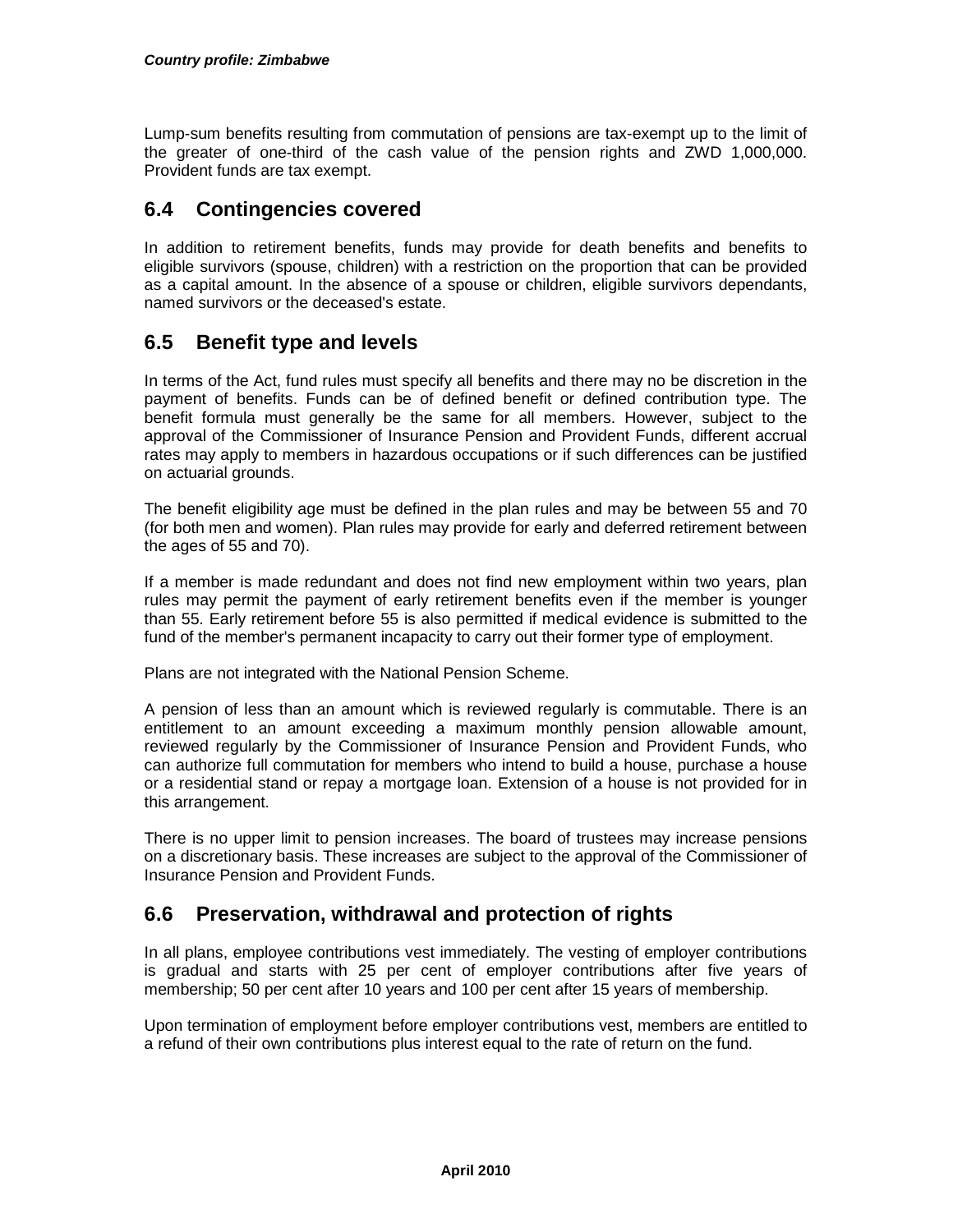Upon changing employment before retirement, a member may continue to contribute to the same plan if the new employer participates in the same umbrella group plan.

Upon termination of employment before retirement, or on changing employer and the new employer does not participate in the same umbrella group plan, a member's accrued rights or accumulated capital must either be preserved or transferred to another plan or the member may opt to receive his or her contributions plus interest earned less tax; the benefit based on the employer's contributions is preserved until the member reaches at least age 55 or dies, whichever is earlier. Fund rules must provide for transfers in terms of the regulations, of benefits at members' request. Preserved rights earn interest at the same rate as the fund investments.

Winding-up procedures must be specified in the fund rules. When a fund is wound up, a liquidator may be appointed.

The fund rules must protect the assets against dishonesty on the part of any of its officers through a guarantee from the sponsoring employer(s) or insurance of such amount as the principal officer deems adequate. The principal officer and the board of trustees are responsible for the proper management of the plan.

The sponsoring employer is required to disclose information (benefit statement, financial statements, fees, etc) to members and beneficiaries.

#### **6.7 Administrative cost**

There are no prescribed limits to fees. The Registrar of Pension and Provident Funds (RPPF) is not legally required to limit fees. The board of trustees may manage the assets inhouse or contract out the asset management to an insurance company registered with the Commissioner of Insurance Pension and Provident Funds. If the contributions and benefit administration is managed by an insurance company, this company will usually also manage the assets.

Of total assets invested a minimum of 45 per cent must be in prescribed government bonds. There is no prescribed limit to the level of management fees or administrative costs.

## **6.8 Financial and social sustainability and reform initiatives**

Economic decline and hyperinflation has had a dramatic effect on funds, reputedly leading to many pensioners not being able to access benefits. The Commissioner of Pensions is busy with a number of steps to update information on the situation of the funds in order to be able to make an up to date assessment. It will be a long process to re-establish control and build funds, and recover trust in pension funds. At least a sound regulatory structure is in place to start rebuilding.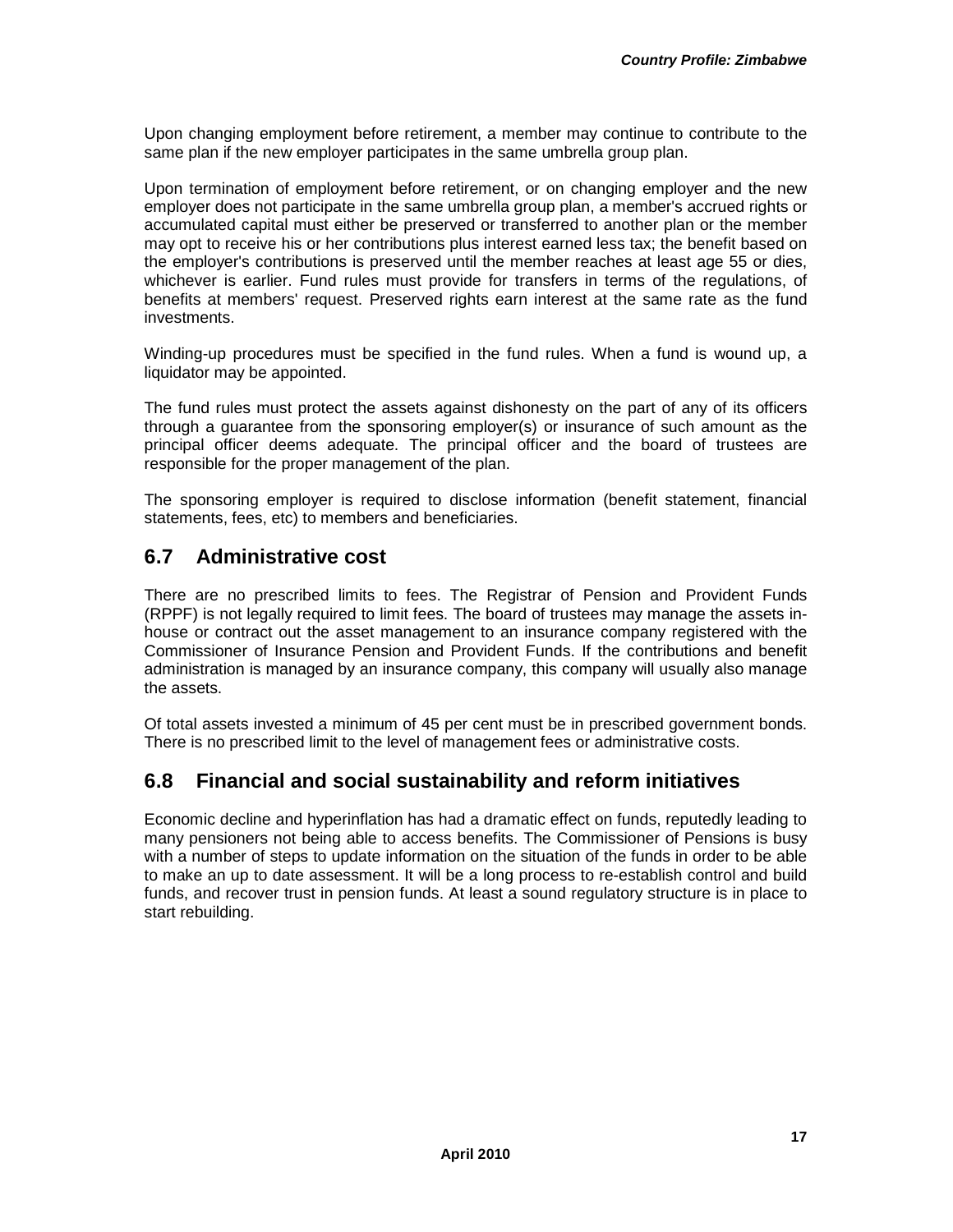l

# **7 Informal retirement systems**

A survey by Adamchak and Wilson in 1998 provides some information on income sources of the poor at that period. Of course, the situation in Zimbabwe is much changed over the last decade so these conclusions must be seen as providing evidence of some of the informal mechanisms providing support to the elderly. Also, the detailed data from the survey was not available to us. However, the survey shows that all the three main categories of informal provision identified for this study – savings, asset accumulation and kinship and other support mechanisms – did play a role in the income of the elderly.

The survey covered 150 men and women above age 55, of whom about 70% were above age 65. Thirteen per cent of the older people lived alone, 21 per cent lived in nuclear families, 26% in extended families and 40% "particularly unmarried men and women" in complex family types including relatives and non-relatives.

The study draws attention to the differences between men and women and concludes that men generated 42% of their collective total cash generation from salary, followed by the informal sector and rent. For women, the informal sector, agriculture production and children generated 73% of total income. "Males obtain income from more formal mechanisms such as salary, rent, pensions, and saving/interest. Eight-five percent of cash received by rural women comes from informal sources." Women also received much lower incomes than men – 44% of what men received.

The study indicated that 61% of the sample received support from children, 33% received no support from children and 6% had no living children.

At this stage, not much more information is available on the structure of savings and how the elderly access these. Zimbabwe has a fairly developed financial system with a range of banking institutions and also regulated micro-finance institutions.1It is likely that most savings were substantially devalued by the hyperinflation. Information is also not available on asset holding of the elderly although as we see in Adamchuk and Wilson's work, at least one area of income from assets, namely rentals, did play a role in the subsistence of the poor.

While Gandure refers to burial societies and savings clubs as important, evidence on coverage and effectiveness is not available and these also seem to be mechanisms to deal with specific life-cycle and economic crises, rather than with saving for retirement and old age. However, for households experiencing shocks that are covered by these schemes, the insurance element does provide protection and reduces the need to dispose of assets to meet e.g. funeral expenses.

With regard to kinship networks and other support mechanisms, there are no recent surveys; except for the related work done by Bracking and Sachikonye (2006) which found that "household reproduction in [Harare and Bulawayo] is underwritten by an internationalised, informal system of social welfare based in personalised migrant remittances." A full 50% of their responding households receive remittances and "a substantial majority of these are dependent on them for essential household goods, including food".

 $1$  A 2009 Reserve Bank of Botswana return enumerated 17 Commercial Banks, 4 Merchant Banks, 1 Discount Houses 1, 4 Building Societies, 1 Savings Bank, 16 Asset Management Companies and 95 Microfinance institutions. {Reserve Bank of Zimbabwe, 2010 #1939}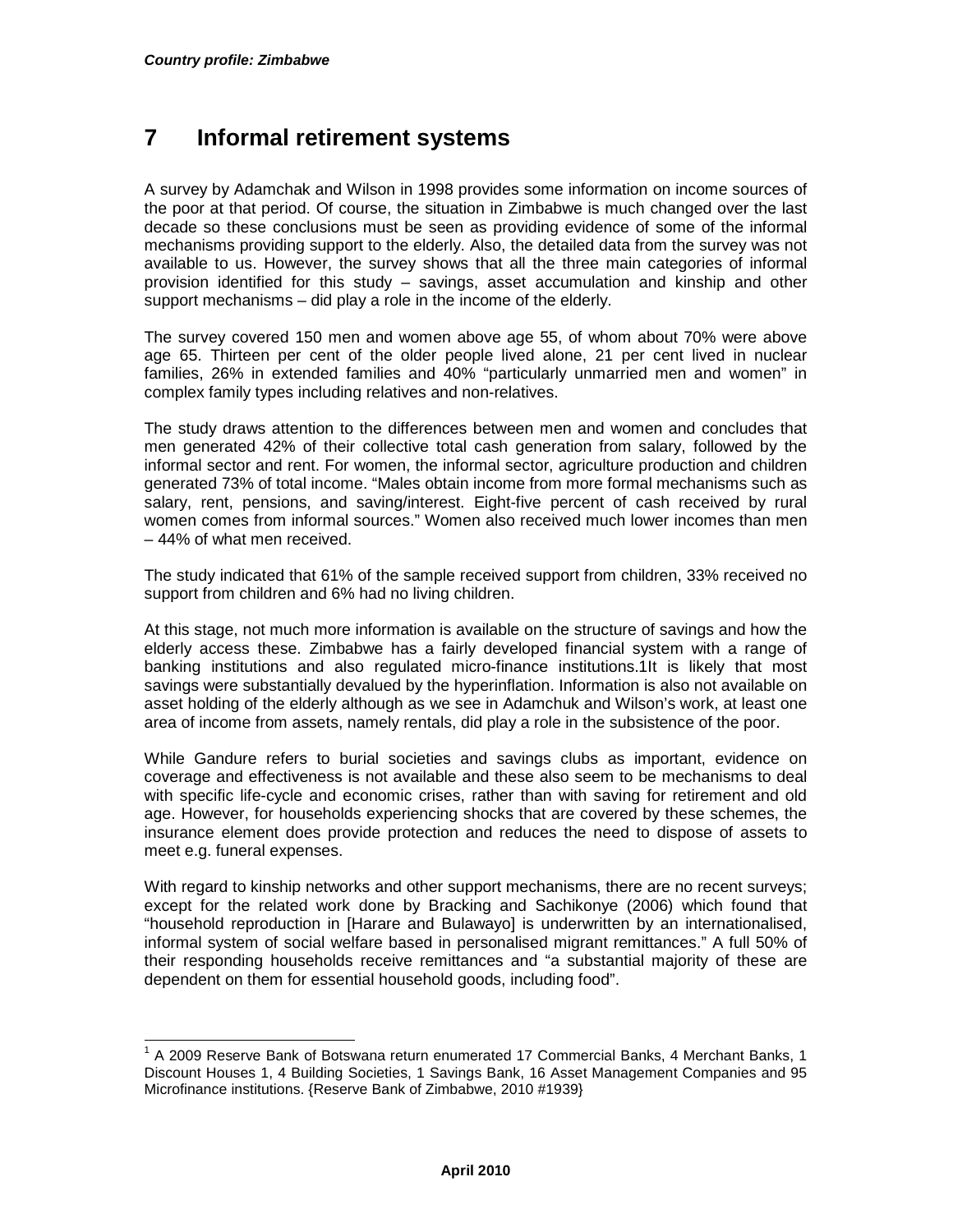The most common relationship between the receiving household and sender is that the sender is a son or daughter of the receiver, which bears testimony to the inter-generational pattern of remittances, while the second most common category was between siblings. This suggests that not only is out-migration common, but that it is disproportionately accomplished by those of young working generation. Spouses ranked third at just over 12 % (Bracking & Sachikonye, 2006).

"It has been suggested that remittance incomes might perform the task of replacing other social protection funds, so we asked the households whether they received other assistance and how this money, if known about, might affect those income streams. A total of 287 respondents replied to the question of whether they received any other assistance, but only 49 households, or 17.1 % of the sample replied that they did. This was predominantly from the church (40.8%), which was also mentioned in all four multiple answers, such that just under 50 % of those households receiving other assistance were receiving it from the church, with this multiple category hiding another 2 households with government assistance (making this 20.4 % in total), one a clinic, one home-based care and two from burial societies." (Bracking & Sachikonye, 2006).

In addition to savings, assets and other support systems (the latter most recently documented in the flow of international remittances), there are also references to "the Chief's granary or "Zunde raMambo" a system whereby "the Chief designates land for purposes of collective growing of food crops on a common land" (Gandure 2009). No evidence is, however, available at this stage on the extent of this practice.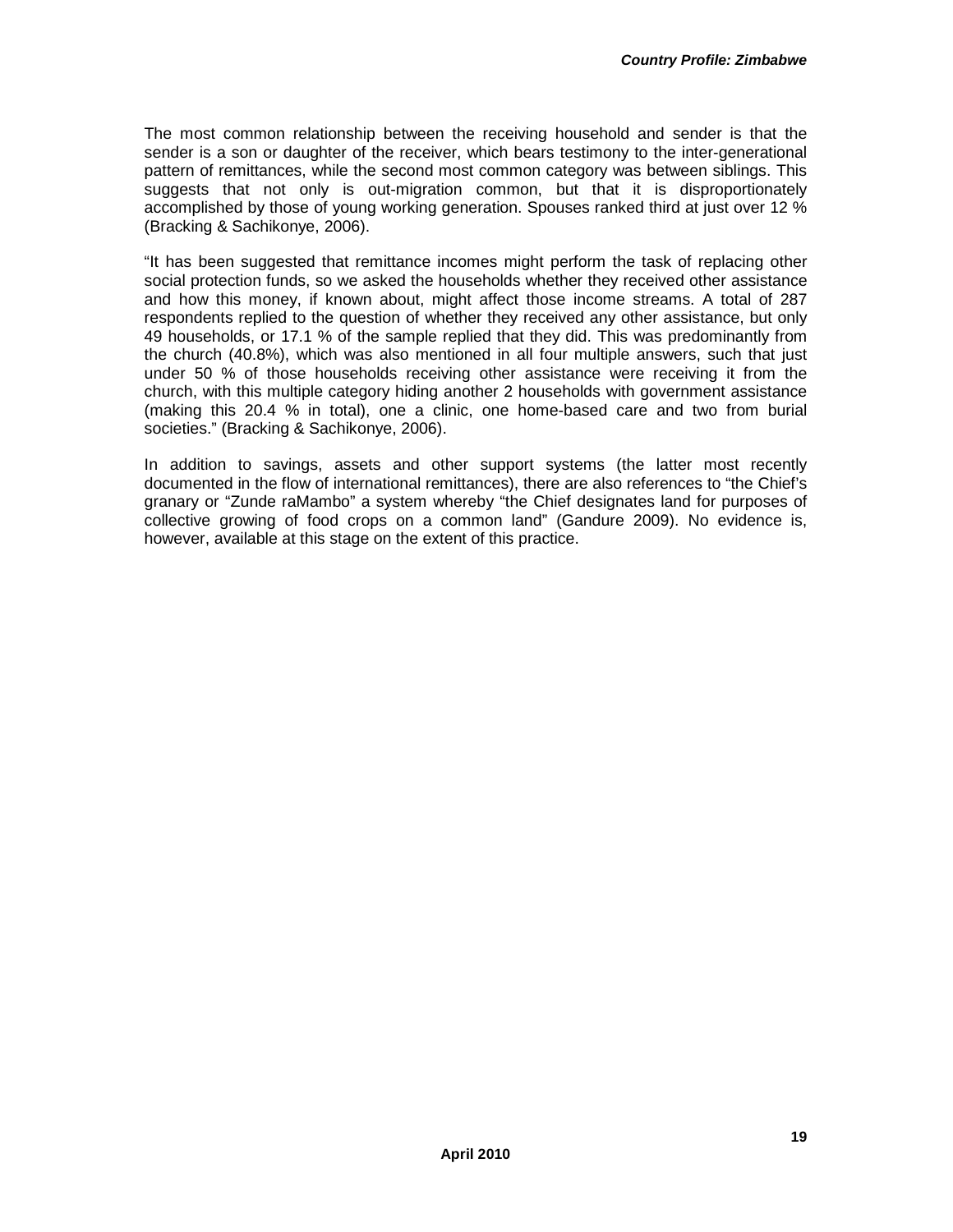# **References/Bibliography**

- Adamchak, Donald J. and Wilson, Adrian O. (1998), 'The Situation of Older People in Zimbabwe', (Brussels).
- Beacon Actuarial Services (2009), 'Zimbabwe National Social Security Authority, National Pension Scheme: Actuarial Valuation as at 31 March 2009', (Harare: Beacon Actuarial Services).
- --- (2009), 'Zimbabwe National Social Security Authority, Accident Prevention and Workers' Compensation Scheme - Actuarial Evaluation as at 31 March 2009', (Harare: Beacon Actuarial Services).
- Bracking, Sarah and Sachikonye, Lloyd (2006), 'Remittances, poverty reduction and the informalisation of household wellbeing in Zimbabwe', GPRG Working Paper (Global Poverty Research Group).
- Chikova, Dr Henry N, (2009), 'Dimensions of the Social Protection Challenge in Zimbabwe: Contributory Provision (Social Insurance)'. wahenga.net
- Chiripanhura, Blessing M. 'Zimbabwe's labour market dynamics: prospects for recovery', <http://www.bwpi.manchester.ac.uk/research/ResearchAreaProjects/Africa/HarareConfer ence2009/Chiripanhura\_presentation.pdf>.
- Chiripanhura, Blessing M. and Makwavarara, TM 'The Labour Market and Economic Development 1990-2000', (Harare: Zimbabwe Congress of Trade Unions).
- Concern Worldwide 'Zimbabwe Emergency Cash Transfer (ZECT) Pilot Project Report: November and December Update'.

Devereux, Stephen (2006), 'Social protection mechanisms in southern Africa', Regional

- Gandure, Sithabiso (2009), 'Inventory hunger and vulnerability programme, 1-74. Accessed 11/02/2010.of Social Protection Mechanisms and Instruments in Zimbabwe', Zimbabwe Social Protection Forum (Harare - Zimbabwe: The Zimbabwean Ministry of Public Service, Labour and Social Welfare, Multi Donor Task Fund), 1-31.
- Gandure, Sithabiso (2009), 'Baseline Study of Social Protection in Zimbabwe', (A Report Prepared for the Social Protection Technical Review Group (SPTRG) of the Multi-Donor Trust Fund).
- Kimuna, Sitawa R. (2010), 'Living Arrangements and Conditions of Older People in Zimbabwe', <http://www.bioline.org.br/pdf?ep05015>, accessed 11 March.
- Labour and Economic Development Research Institute of Zimbabwe (LEDRIZ) (2008), 'Assessment of Social Protection in Zimbabwe', (Harare: LEDRIZ).
- Munro, Lauchlan T. (2005), 'A Social Safety Net for the Chronically Poor? Zimbabwe's Public Assistance Programme in the 1990s', The European Journal of Development Research, 17 (1), 111 - 31.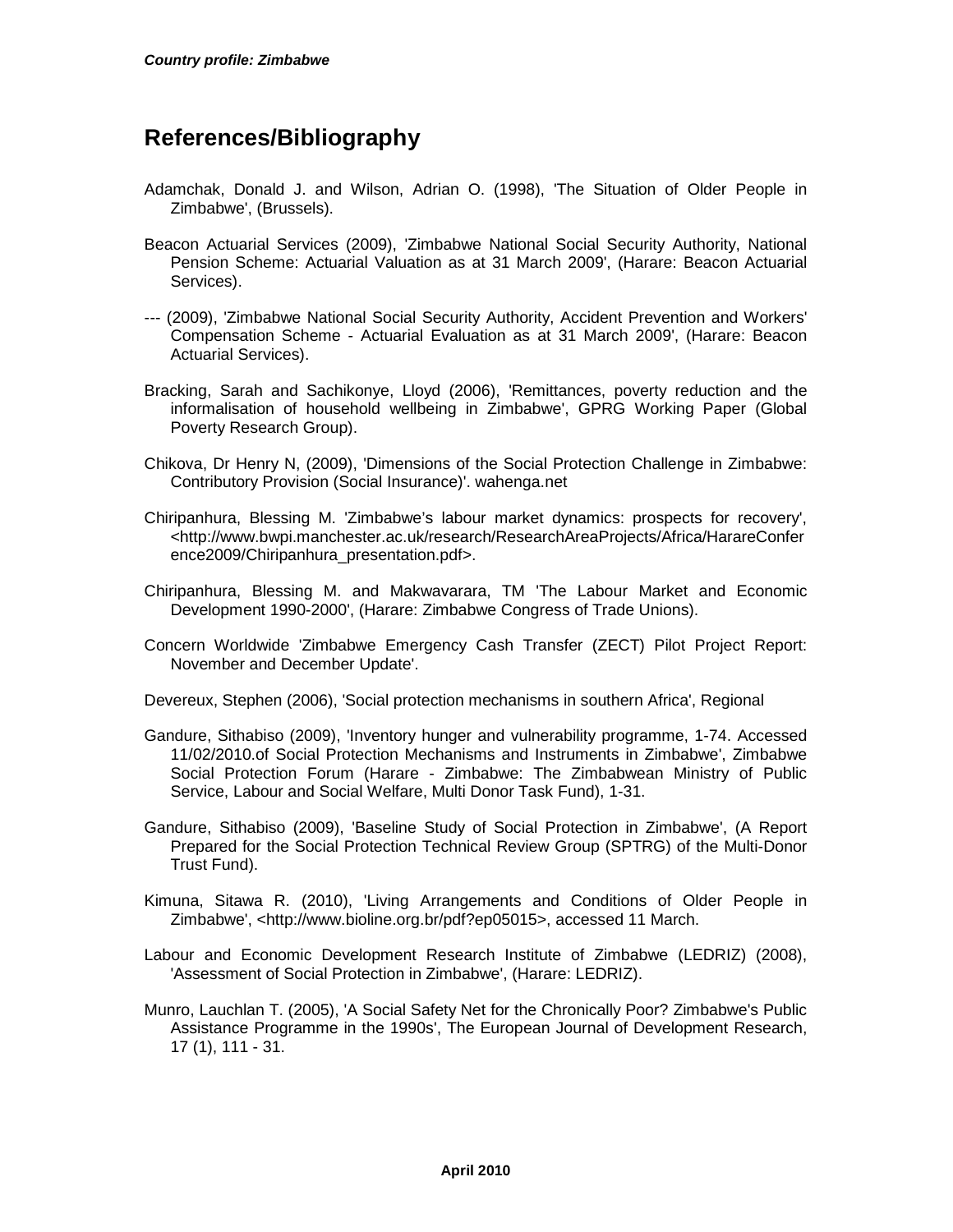- Organisation for Economic Co-operation and Development, International Social Security Agency et. al. (2008), 'Complementary and private pensions throughout the world 2008'.
- Rushwaya, Jonathan (2006), 'Project Management and Management of Consultancy Services- A case for NSSA', ISSA Conference at Marrakech on May 23 2006 ( Marrakech), 1 -10.
- Sachikonye, Lloyd M. (2003), 'Land Reform For Poverty Reduction? Social Exclusion and Farm Workers in Zimbabwe', Staying Poor: Chronic Poverty and Development Policy (Manchester: University of Manchester), 1-16.
- SADC 'Reserve Bank of Zimbabwe', <http://www.sadcbankers.org/SADC/ SADC.nsf/ LADV/78677DE6AA2C006A4225726E0049AAEC/\$File/Zimbabwe.pdf>.
- United States Social Security Administration (2010), 'Social Security Programs Throughout the World: Africa, 2009', (updated) <http://www.ssa.gov/policy/docs/progdesc/ssptw/2008-2009/africa/index.html>, accessed 11/02/2010.

Unknown 'Moving forward in Zimbabwe Reducing poverty and promoting growth'.

Zimbabwe (1976), 'Pension and Provident Funds Act, no. 20 of 1976 (Chapter 24:09)', (Harare: Government Printer).

- --- (1991), 'Pension and Provident Fund Regulations, 1991', (Statutory Instrument; Harare: Government Printer).
- --- (1993), 'National Social Security Authority (Pension and Other Benefits Scheme) Notice, 1993', (Harare: Government Printer).
- --- (2000), 'Insurance and Pensions Commission Act, no. 7 of 2000 (Cap. 24:21)', (Harare Government Printer).
- --- (2004), 'Statistical Data of the Registrar of Pension and Provident Funds for the years 2001 to 2004', (Harare: Registrar of Pension and Provident Funds).
- --- (2004), 'Statistical data of the Commissioner of Insurance for the years 2001 to 2004', (Harare: Commissioner of Insurance).
- --- (2009), 'Insurance and Pensions Commission (Levy) Regulations, 2009 (No. 49)', (Statutory Instrument; Harare: Government Printer).
- Zimbabwe Central Statistical Office (2009), Multiple Indicator Monitoring Survey (MIMS 2009) - Preliminary Report (Harare: CSO, Unicef, MICS).
- Zimbabwe Ministry of Finance (2005), 'Mid-Term Fiscal Review', in Ministry of Finance (ed.), (Harare: Government of Zimbabwe).
- --- (2006), 'The 2007 National Budget Statement', in Ministry of Finance (ed.), (Harare).
- Zimbabwe Ministry of Labour & Welfare, Zimbabwe Ministry of Youth Development Indigenisation & Empowerment, and In conjunction with ILO/SRO (2009), 'Zimbabwe